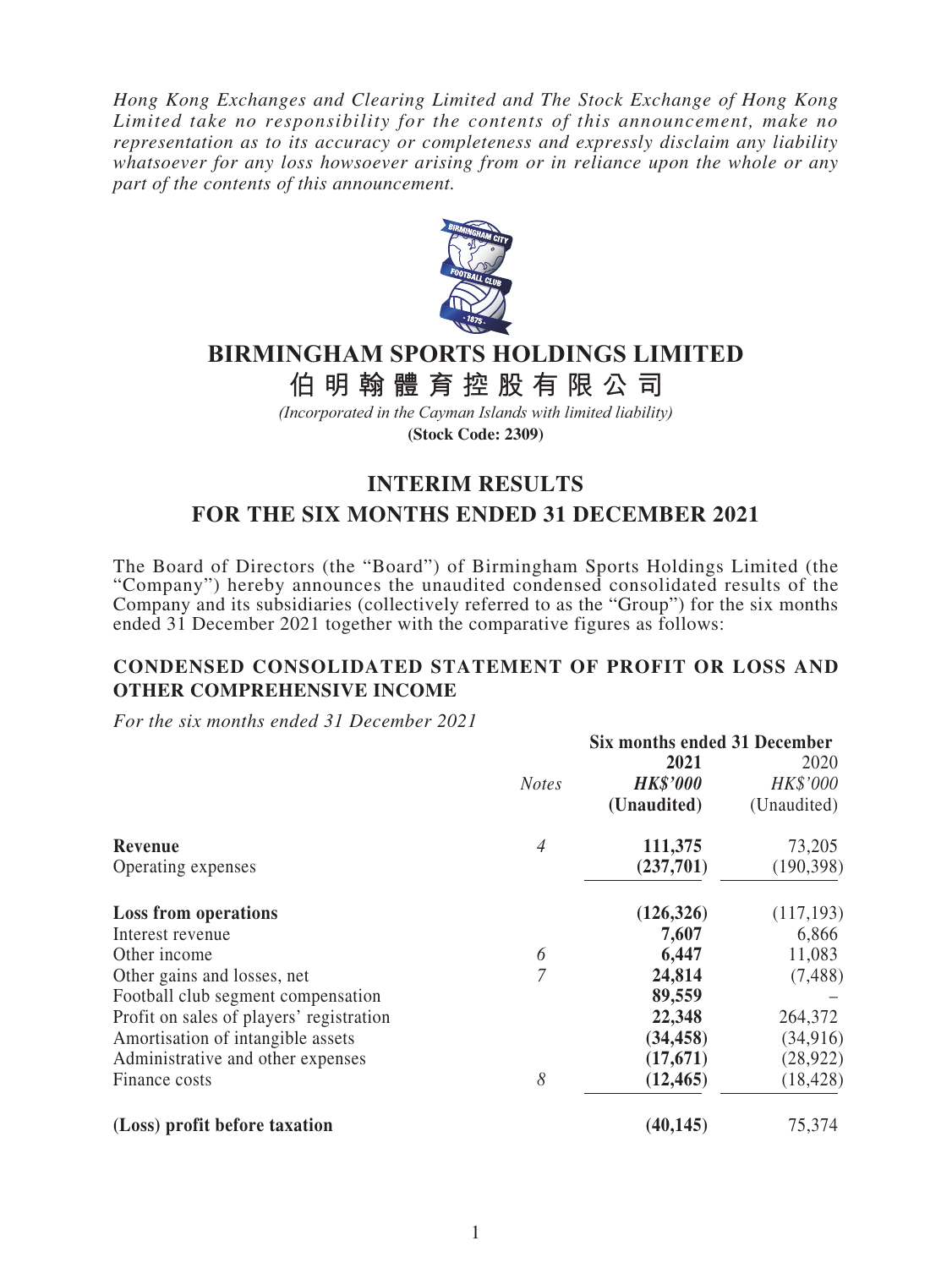|                                                                    | Six months ended 31 December |                 |             |  |
|--------------------------------------------------------------------|------------------------------|-----------------|-------------|--|
|                                                                    |                              | 2021            | 2020        |  |
|                                                                    | <b>Notes</b>                 | <b>HK\$'000</b> | HK\$'000    |  |
|                                                                    |                              | (Unaudited)     | (Unaudited) |  |
| Income tax credit                                                  | 9                            | 1               | 550         |  |
| (Loss) profit for the period                                       | 10                           | (40, 144)       | 75,924      |  |
| Other comprehensive income                                         |                              |                 |             |  |
| Item that may be reclassified subsequently to profit<br>or loss:   |                              |                 |             |  |
| Exchange differences arising on translation of                     |                              |                 |             |  |
| financial statements of overseas subsidiaries                      |                              | 5,015           | 21,686      |  |
| Total comprehensive (expense) income for the                       |                              |                 |             |  |
| period                                                             |                              | (35, 129)       | 97,610      |  |
|                                                                    |                              |                 |             |  |
| (Loss) profit for the period attributable to:                      |                              |                 |             |  |
| Owners of the Company                                              |                              | (10, 291)       | 71,947      |  |
| Non-controlling interests                                          |                              | (29, 853)       | 3,977       |  |
|                                                                    |                              | (40, 144)       | 75,924      |  |
|                                                                    |                              |                 |             |  |
| Total comprehensive (expense) income for the                       |                              |                 |             |  |
| period attributable to:                                            |                              |                 |             |  |
| Owners of the Company                                              |                              | (10,702)        | 96,219      |  |
| Non-controlling interests                                          |                              | (24, 427)       | 1,391       |  |
|                                                                    |                              | (35, 129)       | 97,610      |  |
|                                                                    |                              |                 |             |  |
| (Loss) earnings per share attributable to owners of<br>the Company |                              |                 |             |  |
| $-$ Basic (HK cent)                                                | 12                           | (0.05)          | 0.41        |  |
|                                                                    |                              |                 |             |  |
| $-$ Diluted (HK cent)                                              | 12                           | (0.05)          | 0.40        |  |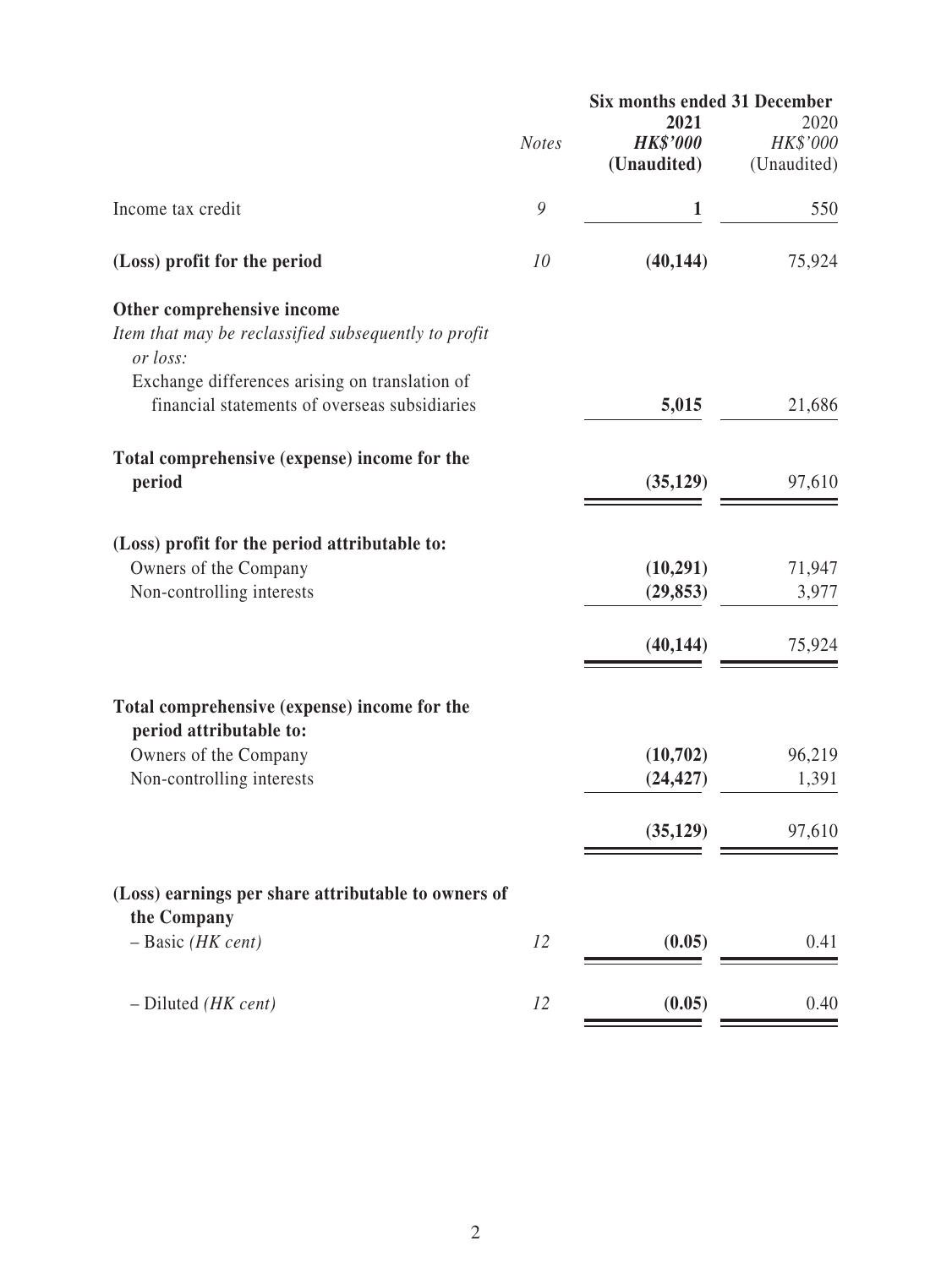## **CONDENSED CONSOLIDATED STATEMENT OF FINANCIAL POSITION**

*As at 31 December 2021*

|                                              | <b>Notes</b> | As at<br>31 December<br>2021<br><b>HK\$'000</b><br>(Unaudited) | As at<br>30 June<br>2021<br>HK\$'000<br>(Audited) |
|----------------------------------------------|--------------|----------------------------------------------------------------|---------------------------------------------------|
| <b>Non-current assets</b>                    |              |                                                                |                                                   |
| Property, plant and equipment                |              | 35,529                                                         | 32,516                                            |
| Right-of-use assets                          |              | 82,162                                                         | 86,943                                            |
| Intangible assets                            |              | 105,686                                                        | 140,983                                           |
| Investment properties                        | 13           | 480,246                                                        | 481,962                                           |
| Deposits, prepayments and other receivables  |              | 5,264                                                          | 53,750                                            |
| Total non-current assets                     |              | 708,887                                                        | 796,154                                           |
| <b>Current assets</b>                        |              |                                                                |                                                   |
| Inventories                                  |              | 70                                                             | 378                                               |
| Trade receivables                            | 14           | 16,668                                                         | 13,804                                            |
| Deposits, prepayments and other receivables  |              | 236,959                                                        | 221,670                                           |
| Pledged bank deposits                        |              | 8,422                                                          | 8,600                                             |
| Bank balances and cash                       |              | 22,322                                                         | 36,155                                            |
| Total current assets                         |              | 284,441                                                        | 280,607                                           |
| <b>Current liabilities</b>                   |              |                                                                |                                                   |
| Transfer fee payables                        |              | 22,961                                                         | 17,266                                            |
| Trade payables                               | 15           | 14,255                                                         | 10,104                                            |
| Accruals and other payables                  |              | 54,468                                                         | 75,455                                            |
| Amount due to a related party                |              | 235,367                                                        | 213,359                                           |
| <b>Contract liabilities</b>                  |              | 38,336                                                         | 35,326                                            |
| <b>Borrowings</b>                            | 16           | 80,616                                                         | 184,435                                           |
| Lease liabilities                            |              | 17,523                                                         | 11,686                                            |
| Total current liabilities                    |              | 463,526                                                        | 547,631                                           |
| <b>Net current liabilities</b>               |              | (179, 085)                                                     | (267, 024)                                        |
| <b>Total assets less current liabilities</b> |              | 529,802                                                        | 529,130                                           |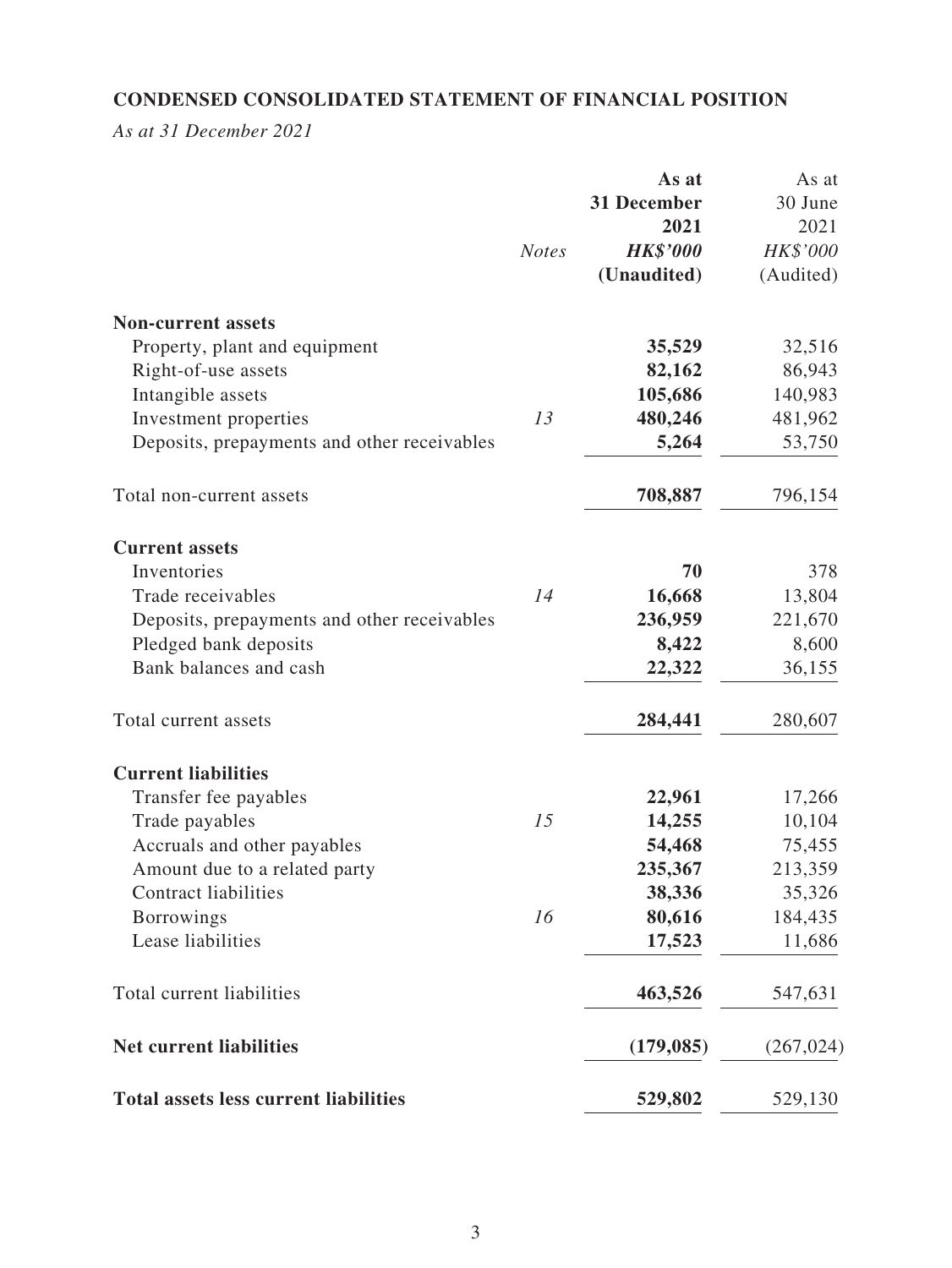|                                              |              | As at              | As at      |
|----------------------------------------------|--------------|--------------------|------------|
|                                              |              | <b>31 December</b> | 30 June    |
|                                              |              | 2021               | 2021       |
|                                              | <b>Notes</b> | <b>HK\$'000</b>    | HK\$'000   |
|                                              |              | (Unaudited)        | (Audited)  |
| <b>Non-current liabilities</b>               |              |                    |            |
| Transfer fee payables                        |              | 7,468              | 19,888     |
| <b>Borrowings</b>                            | 16           | 171,141            | 109,325    |
| Lease liabilities                            |              | 78,985             | 92,526     |
| Deferred tax liabilities                     |              | 2,523              | 2,577      |
| Total non-current liabilities                |              | 260,117            | 224,316    |
| <b>NET ASSETS</b>                            |              | 269,685            | 304,814    |
| <b>Capital and reserves</b>                  |              |                    |            |
| Share capital                                | 17           | 192,890            | 192,890    |
| Reserves                                     |              | 331,709            | 342,411    |
| Equity attributable to owners of the Company |              | 524,599            | 535,301    |
| Non-controlling interests                    |              | (254, 914)         | (230, 487) |
| <b>TOTAL EQUITY</b>                          |              | 269,685            | 304,814    |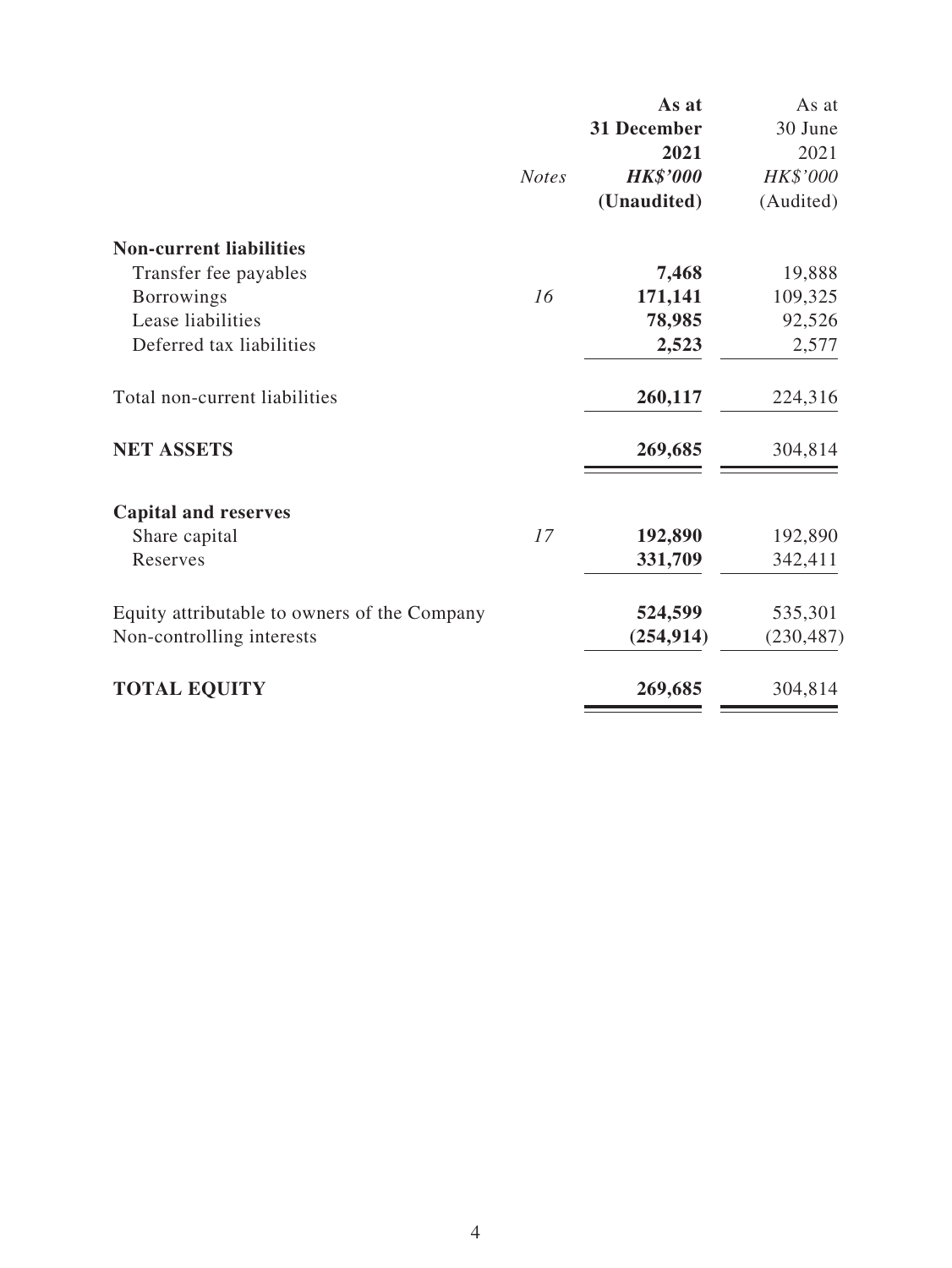### *NOTES:*

### **1. BASIS OF PREPARATION**

The unaudited condensed consolidated interim financial statements have been prepared in accordance with Hong Kong Accounting Standard 34 "*Interim Financial Reporting*" issued by the Hong Kong Institute of Certified Public Accountants (the "HKICPA") as well as the applicable disclosure requirements of Appendix 16 to the Rules Governing the Listing of Securities (the "Listing Rules") on The Stock Exchange of Hong Kong Limited (the "Stock Exchange").

Items included in the financial statements of each of the Group's entities are measured using the currency of the primary economic environment in which the entity operates (the "functional currency"). The functional currency of the Company is Hong Kong dollars ("HK\$"). The unaudited condensed consolidated interim financial statements are presented in Hong Kong dollars for the convenience of users of the unaudited condensed consolidated interim financial statements as the Company is listed in the Hong Kong Special Administrative Region ("Hong Kong") of the People's Republic of China (the "PRC").

### **2. PRINCIPAL ACCOUNTING POLICIES**

The unaudited condensed consolidated interim financial statements have been prepared on the historical cost basis, as modified by revaluation of investment properties, which are carried at their fair values. They are presented in HK\$ and all values are rounded to the nearest thousand except when otherwise indicated.

The unaudited condensed consolidated interim financial statements should be read in conjunction with the audited consolidated financial statements for the year ended 30 June 2021. The accounting policies and methods of computation used in the unaudited condensed consolidated financial statements for the six months ended 31 December 2021 are the same as those followed in the preparation of the Group's audited consolidated financial statements for the year ended 30 June 2021.

### *Going concern basis*

The Group incurred a loss attributable to owners of the Company of approximately HK\$10,291,000 for the six months ended 31 December 2021 and as at 31 December 2021 the Group had net current liabilities of approximately HK\$179,085,000. These conditions indicate the existence of a material uncertainty which may cast significant doubt on the Group's ability to continue as a going concern. Therefore, the Group may be unable to realise its assets and discharge its liabilities in the normal course of business.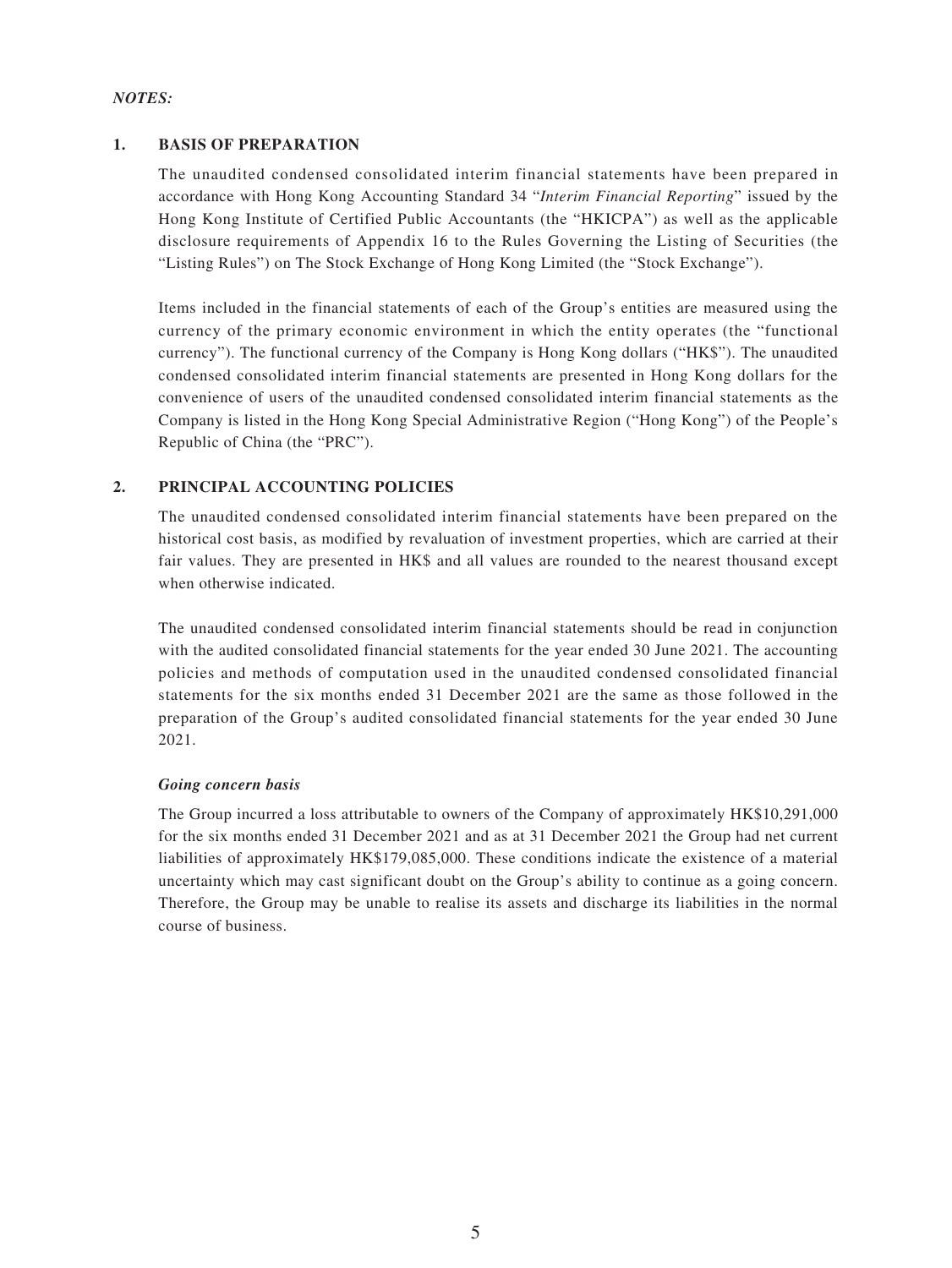The unaudited condensed consolidated interim financial statements have been prepared on a going concern basis. The directors of the Company (the "Directors") are of the opinion that the Group will have sufficient working capital to meet its financial obligations as and when they fall due for the next twelve months given that (i) the Company has a loan facility from a substantial shareholder of the Company, Trillion Trophy Asia Limited under which an unsecured revolving loan facility up to HK\$250,000,000 has been granted to the Company; (ii) the Company has a loan facility from Oriental Rainbow Investments Limited ("Oriental Rainbow"), a wholly-owned subsidiary of a substantial shareholder of the Company under which an unsecured revolving loan facility up to HK\$300,000,000 has been granted to the Company; and (iii) the Company has a loan facility with aggregate amount of approximately HK\$12,231,000 from a third party lender.

As at 31 December 2021, the total carrying amount of the borrowings under the above facilities of the Group was approximately HK\$126,549,000. As at 31 December 2021, the Group had approximately HK\$435,682,000 undrawn borrowing facilities available.

Accordingly, the Directors are of the opinion that it is appropriate to prepare the unaudited condensed consolidated interim financial statements on a going concern basis. Should the Group be unable to continue as a going concern, adjustments would have to be made to the consolidated financial statements to adjust the value of the Group's assets to their recoverable amounts, to provide for any further liabilities which might arise and to reclassify non-current assets and liabilities as current assets and liabilities, respectively.

### **3. ADOPTION OF NEW AND REVISED HONG KONG FINANCIAL REPORTING STANDARDS**

In the current period, the Group has adopted all the new and revised Hong Kong Financial Reporting Standards (the "HKFRSs") issued by the HKICPA that are relevant to its operations and effective for its accounting period beginning on 1 July 2021. HKFRSs comprise Hong Kong Financial Reporting Standards; Hong Kong Accounting Standards; and Interpretations. The adoption of these new and revised HKFRSs did not result in significant changes to the Group's accounting policies, presentation of the Group's financial statements and amounts reported for the current period and prior years.

The Group has not applied the new and revised HKFRSs that have been issued but are not yet effective. The Group has already commenced an assessment of the impact of these new and revised HKFRSs but is not yet in a position to state whether these new and revised HKFRSs would have a material impact on its results of operations and financial position.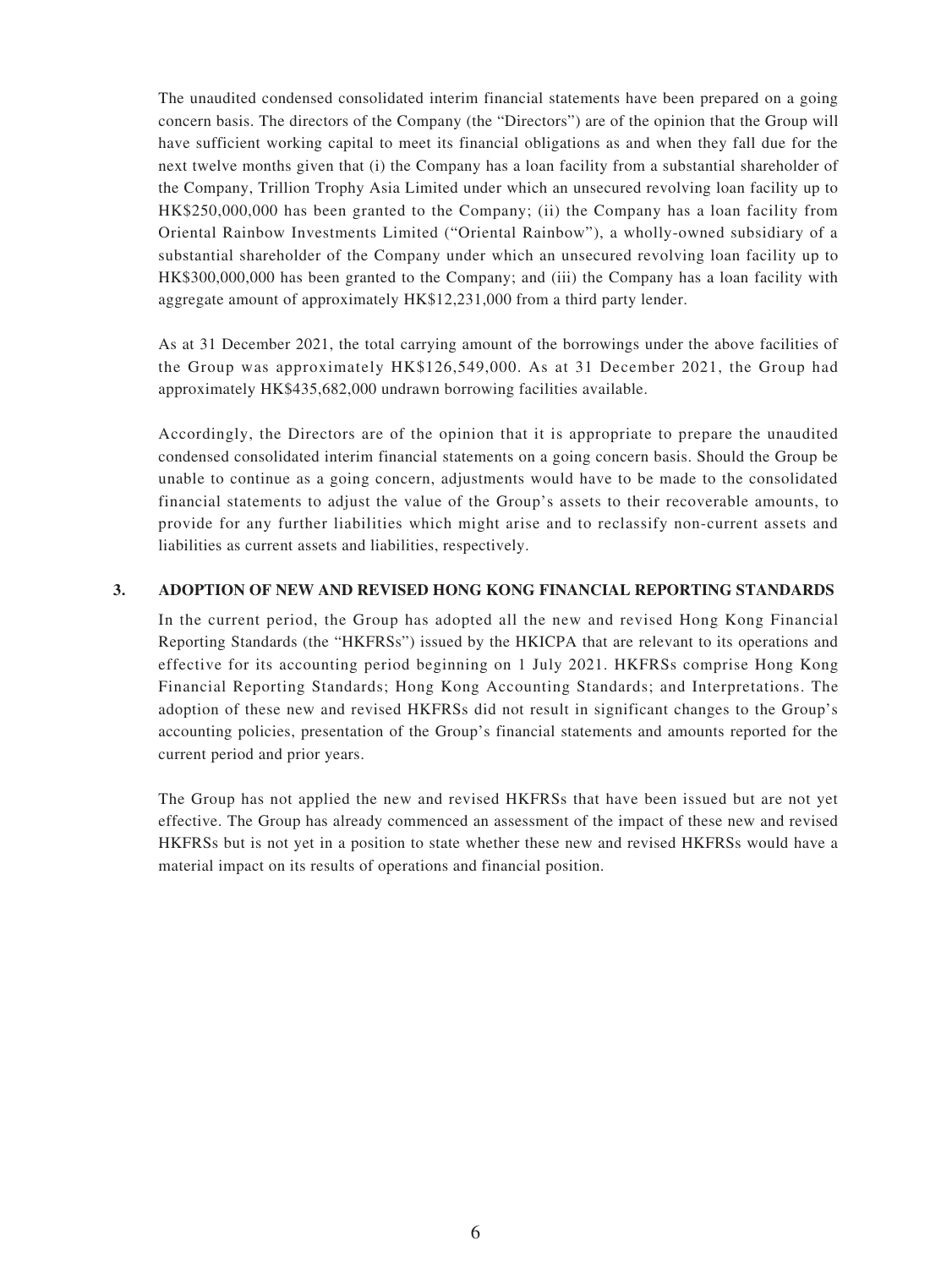### **4. REVENUE**

Revenue represents amount receivable for goods sold and services provided to external customers in the normal course of business and rental income from investment properties, after deducting discounts and excluding value added tax or other sales related taxes. An analysis of the Group's revenue for the period is as follows:

|                                                  | Six months ended 31 December |             |  |
|--------------------------------------------------|------------------------------|-------------|--|
|                                                  | 2021                         | 2020        |  |
|                                                  | <b>HK\$'000</b>              | HK\$'000    |  |
|                                                  | (Unaudited)                  | (Unaudited) |  |
| <b>Disaggregation of revenue:</b>                |                              |             |  |
| Recognised at a point in time                    |                              |             |  |
| Commercial income                                | 6,595                        | 2,941       |  |
| Match day receipts                               | 7,037                        |             |  |
| Healthcare and medical related business          |                              |             |  |
| ("Healthcare Business")                          | 694                          |             |  |
|                                                  | 14,326                       | 2,941       |  |
| Recognised over time                             |                              |             |  |
| Commercial income                                | 15,352                       | 7,006       |  |
| Broadcasting                                     | 45,074                       | 46,461      |  |
| Match day receipts                               | 13,894                       |             |  |
| Lottery system and online payment system service |                              |             |  |
| solutions ("System Service Solutions")           |                              | 1,711       |  |
|                                                  | 74,320                       | 55,178      |  |
| Revenue from contracts with customers            | 88,646                       | 58,119      |  |
| Revenue from other sources:                      |                              |             |  |
| Commercial income                                | 8,639                        | 996         |  |
| Rental income                                    | 14,090                       | 14,090      |  |
|                                                  | 22,729                       | 15,086      |  |
|                                                  | 111,375                      | 73,205      |  |

Ξ  $\equiv$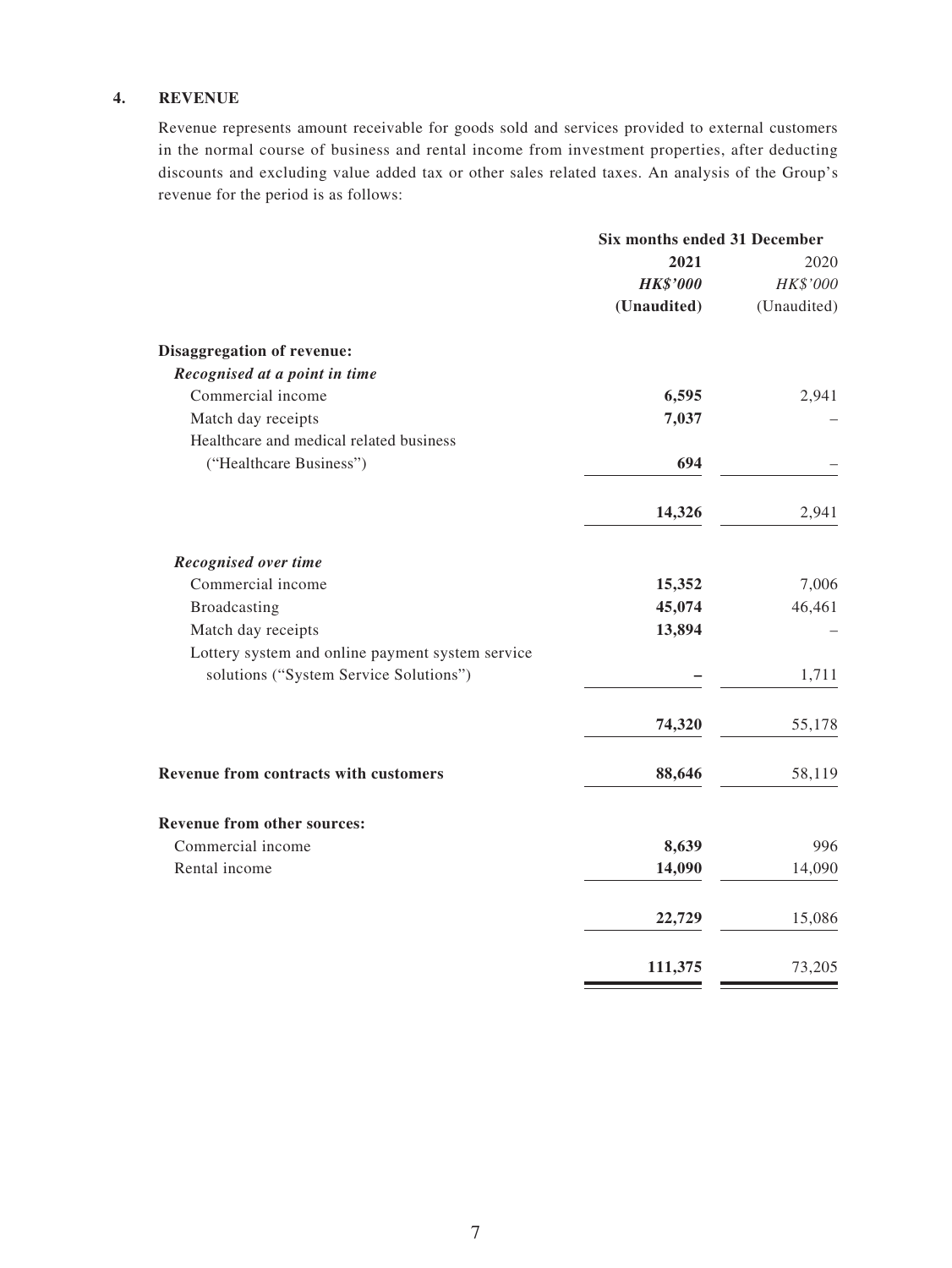Revenue from contracts with customers comprise:

| (i)   | Match day receipts         | Match day receipts for the football match tickets are<br>recognised when the match was held.                                                      |
|-------|----------------------------|---------------------------------------------------------------------------------------------------------------------------------------------------|
|       |                            | Match day receipts for sales of season tickets are recognised<br>on a yearly basis.                                                               |
| (ii)  | <b>Broadcasting</b>        | Television and broadcasting income are recognised over the<br>contract period.                                                                    |
| (iii) | Commercial income          | Catering and programme sales are recognised when control<br>of the products has been transferred or when the services<br>are rendered.            |
|       |                            | Royalties, advertising and sponsorship are recognised over<br>the contract period.                                                                |
| (iv)  | <b>Healthcare Business</b> | Healthcare and medical related business are recognised<br>when control of the products has been transferred or when<br>the services are rendered. |

### **5. SEGMENT INFORMATION**

The following is an analysis of the Group's revenue and results by operating segments, based on the information provided to the chief operating decision maker representing the Board, for the purposes of allocating resources to segments and assessing their performance. This is also the basis upon which the Group is arranged and organised.

During the six months ended 31 December 2021, the Group has three (31 December 2020: three) reportable and operating segments as follows:

- (i) operation of a professional football club in the United Kingdom of Great Britain and Northern Ireland (the "UK");
- (ii) investment in properties; and
- (iii) the Healthcare Business.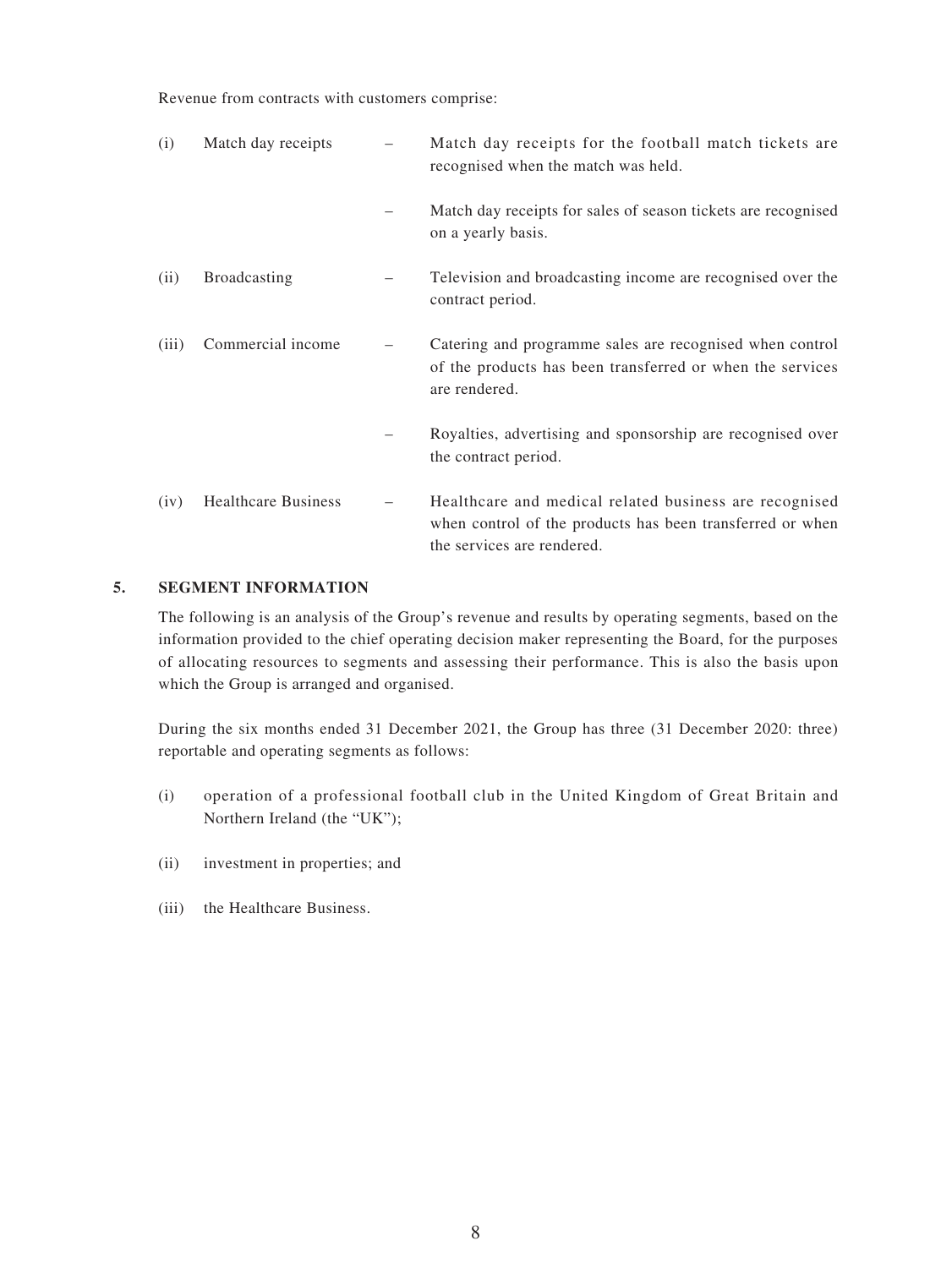### **Segment revenue and results**

The following is an analysis of the Group's revenue and results by reportable and operating segments:

### **Six months ended 31 December 2021**

|                             | Football<br>club<br><b>HK\$'000</b><br>(Unaudited) | <b>Investment</b><br>in properties<br><b>HK\$'000</b><br>(Unaudited) | <b>Healthcare</b><br><b>Business</b><br><b>HK\$'000</b><br>(Unaudited) | <b>Total</b><br><b>HK\$'000</b><br>(Unaudited) |
|-----------------------------|----------------------------------------------------|----------------------------------------------------------------------|------------------------------------------------------------------------|------------------------------------------------|
| <b>Segment revenue</b>      |                                                    |                                                                      |                                                                        |                                                |
| External sales              | 96,591                                             | 14,090                                                               | 694                                                                    | 111,375                                        |
| <b>Results</b>              |                                                    |                                                                      |                                                                        |                                                |
| Segment results             | (29, 853)                                          | 10,896                                                               | (2,524)                                                                | (21, 481)                                      |
| Interest revenue            |                                                    |                                                                      |                                                                        | $\overline{2}$                                 |
| Other income                |                                                    |                                                                      |                                                                        | <b>20</b>                                      |
| Other gains and losses, net |                                                    |                                                                      |                                                                        | 1                                              |
| Corporate expenses          |                                                    |                                                                      |                                                                        | (16, 427)                                      |
| Finance costs               |                                                    |                                                                      |                                                                        | (2,260)                                        |
| Loss before taxation        |                                                    |                                                                      |                                                                        | (40, 145)                                      |
| Income tax credit           |                                                    |                                                                      |                                                                        | 1                                              |
| Loss for the period         |                                                    |                                                                      |                                                                        | (40, 144)                                      |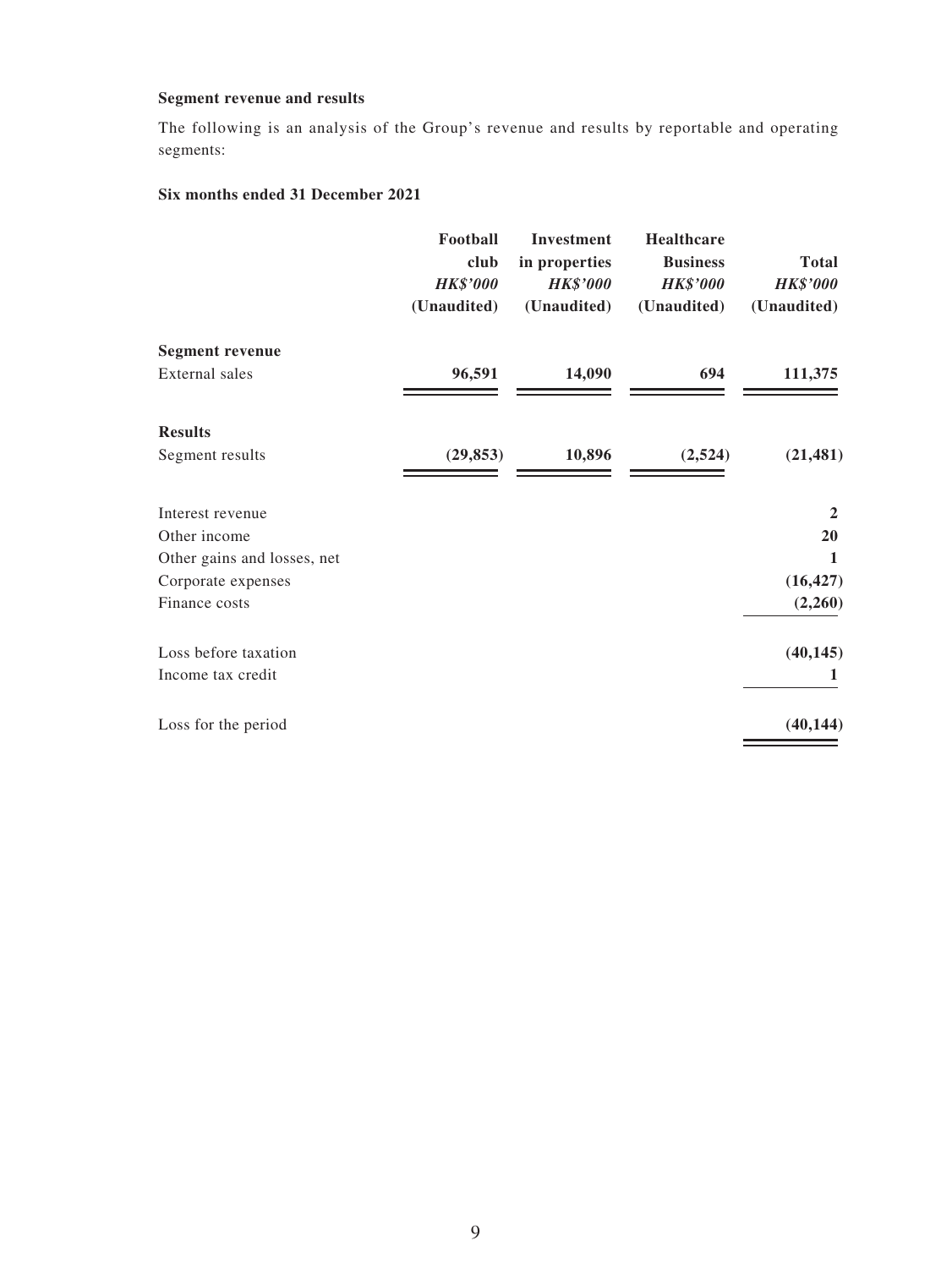### Six months ended 31 December 2020

|                             | Football<br>club<br>HK\$'000<br>(Unaudited) | Investment<br>in properties<br>HK\$'000<br>(Unaudited) | System<br>Service<br>Solutions<br>HK\$'000<br>(Unaudited) | Total<br>HK\$'000<br>(Unaudited) |
|-----------------------------|---------------------------------------------|--------------------------------------------------------|-----------------------------------------------------------|----------------------------------|
| <b>Segment revenue</b>      |                                             |                                                        |                                                           |                                  |
| <b>External</b> sales       | 57,404                                      | 14,090                                                 | 1,711                                                     | 73,205                           |
| <b>Results</b>              |                                             |                                                        |                                                           |                                  |
| Segment results             | 114,515                                     | (3,547)                                                | 2,727                                                     | 113,695                          |
| Interest revenue            |                                             |                                                        |                                                           | 8                                |
| Other income                |                                             |                                                        |                                                           | 1,525                            |
| Other gains and losses, net |                                             |                                                        |                                                           | 17                               |
| Corporate expenses          |                                             |                                                        |                                                           | (26, 190)                        |
| Finance costs               |                                             |                                                        |                                                           | (13, 681)                        |
| Profit before taxation      |                                             |                                                        |                                                           | 75,374                           |
| Income tax credit           |                                             |                                                        |                                                           | 550                              |
| Profit for the period       |                                             |                                                        |                                                           | 75,924                           |

Segment results represent the profit or loss incurred by each segment without allocation of certain interest revenue, other income, other gains and losses, net, corporate expenses, finance costs and income tax credit.

### **Geographical information**

The following is an analysis of geographical location of the Group's (i) revenue from external customers; and (ii) non-current assets presented based on the location of operations and geographical location of assets respectively.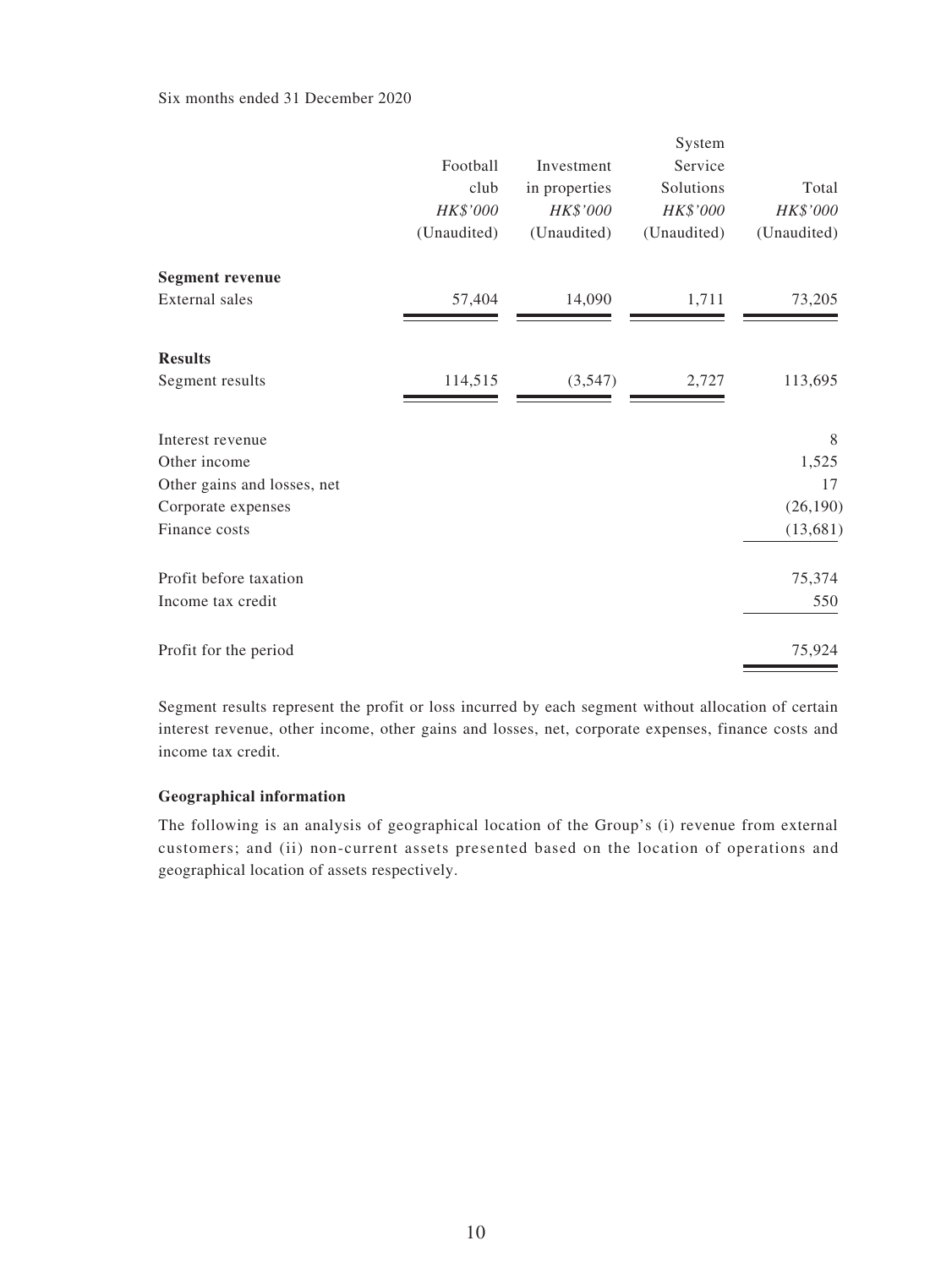|                                                                                | Six months ended 31 December |             |  |
|--------------------------------------------------------------------------------|------------------------------|-------------|--|
|                                                                                | 2021                         | 2020        |  |
|                                                                                | <b>HK\$'000</b>              | HK\$'000    |  |
|                                                                                | (Unaudited)                  | (Unaudited) |  |
| The UK                                                                         |                              |             |  |
| Revenue from contracts with customers:                                         |                              |             |  |
| Recognised at a point in time                                                  | 13,632                       | 2,941       |  |
| Recognised over time                                                           | 74,320                       | 53,467      |  |
| Revenue from other sources                                                     | 8,639                        | 996         |  |
|                                                                                | 96,591                       | 57,404      |  |
| The Kingdom of Cambodia ("Cambodia")<br>Revenue from contracts with customers: |                              |             |  |
| Recognised over time                                                           |                              | 1,711       |  |
| Revenue from other sources                                                     | 14,090                       | 14,090      |  |
|                                                                                | 14,090                       | 15,801      |  |
| Japan                                                                          |                              |             |  |
| Revenue from contracts with customers:                                         |                              |             |  |
| Recognised at a point in time                                                  | 694                          |             |  |
|                                                                                | 694                          |             |  |
|                                                                                |                              |             |  |
|                                                                                | 111,375                      | 73,205      |  |

#### *(ii) Non-current assets*

|           | As at           | As at     |
|-----------|-----------------|-----------|
|           | 31 December     | 30 June   |
|           | 2021            | 2021      |
|           | <b>HK\$'000</b> | HK\$'000  |
|           | (Unaudited)     | (Audited) |
| Hong Kong | 2,585           | 3,458     |
| The PRC   | 86              | 94        |
| Cambodia  | 480,246         | 481,962   |
| The UK    | 225,676         | 310,317   |
| Japan     | 294             | 323       |
|           | 708,887         | 796,154   |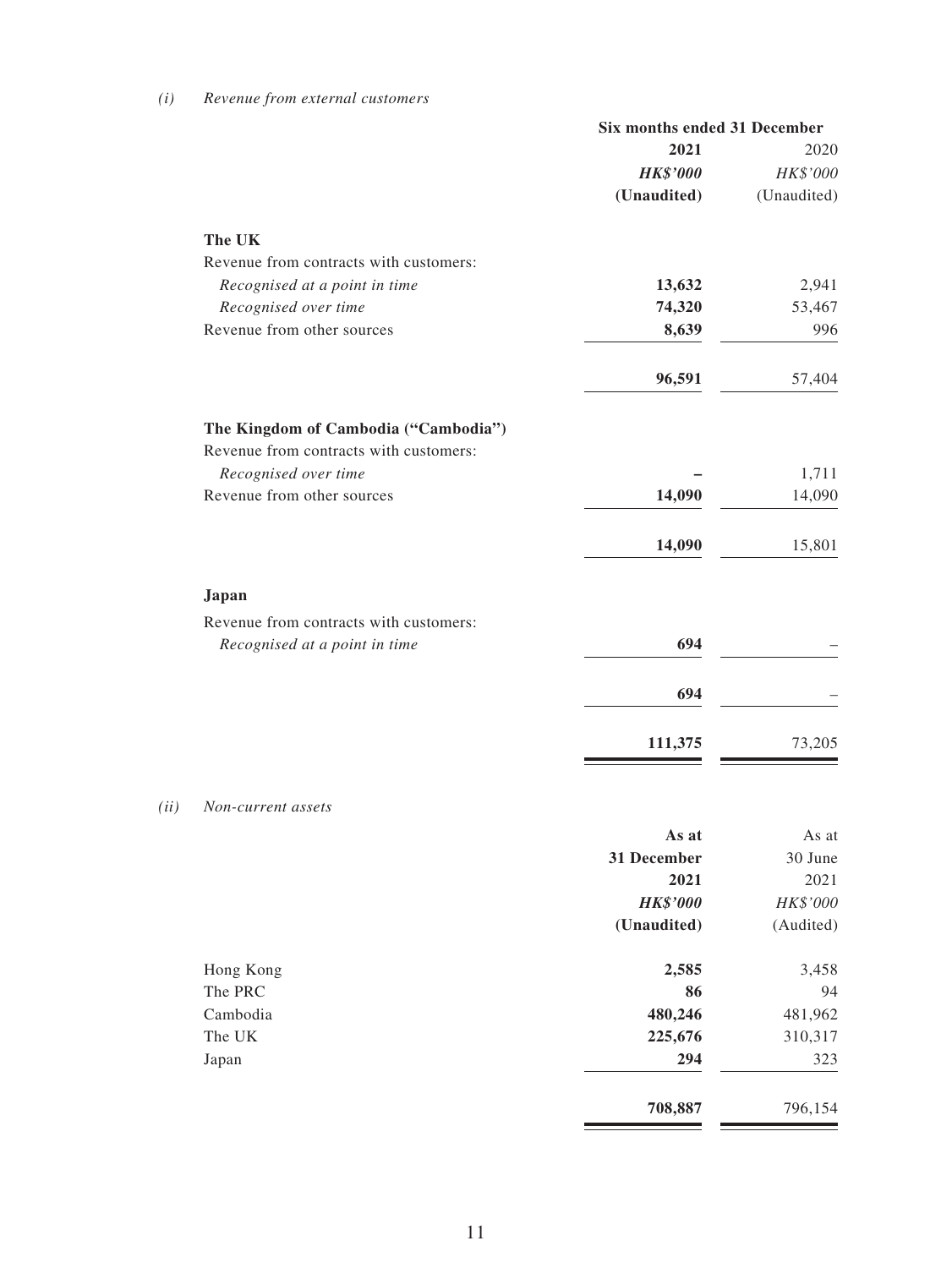### **6. OTHER INCOME**

|                                                                  | Six months ended 31 December |                |  |
|------------------------------------------------------------------|------------------------------|----------------|--|
|                                                                  | 2021                         | 2020           |  |
|                                                                  | <b>HK\$'000</b>              | HK\$'000       |  |
|                                                                  | (Unaudited)                  | (Unaudited)    |  |
| Subsidies received from the Premier League ( <i>Note</i> $(i)$ ) | 6,118                        | 4,286          |  |
| Reversal of provision for directors' fee                         |                              | $\overline{4}$ |  |
| Government subsidies (Note (ii))                                 | 308                          | 5,942          |  |
| Foreign exchange gain, net                                       |                              | 185            |  |
| Sundry income                                                    | 21                           | 666            |  |
|                                                                  | 6,447                        | 11,083         |  |

*Notes:*

- *(i)* During the six months ended 31 December 2021, the Group's professional football operation received funding of approximately HK\$6,118,000 (six months ended 31 December 2020: approximately HK\$4,286,000) from the Premier League in the UK under the Elite Player Performance Plan upon fulfillment of certain terms and conditions.
- *(ii)* These represent COVID-19-related grants provided by various government to retain employees who may otherwise be made redundant and to support businesses affected by COVID-19 respectively. The subsidies are unconditional and granted on a discretionary basis to the Group during the period.

### **7. OTHER GAINS AND LOSSES, NET**

|                                                         | Six months ended 31 December |             |  |
|---------------------------------------------------------|------------------------------|-------------|--|
|                                                         | 2021                         | 2020        |  |
|                                                         | <b>HK\$'000</b>              | HK\$'000    |  |
|                                                         | (Unaudited)                  | (Unaudited) |  |
| Impairment loss on goodwill                             |                              | (5,490)     |  |
| Fair value change on investment properties              | (1,716)                      | (15,756)    |  |
| Insurance compensation arising on business interruption |                              |             |  |
| caused by COVID-19                                      | 26,529                       |             |  |
| Fair value gain on derivative financial instruments     |                              | 13,741      |  |
| Gain on termination of lease agreement                  |                              |             |  |
| Gain on bargain purchase of subsidiaries                |                              | 15          |  |
| Gain on disposal of property, plant and equipment       |                              | 2           |  |
|                                                         | 24,814                       | (7, 488)    |  |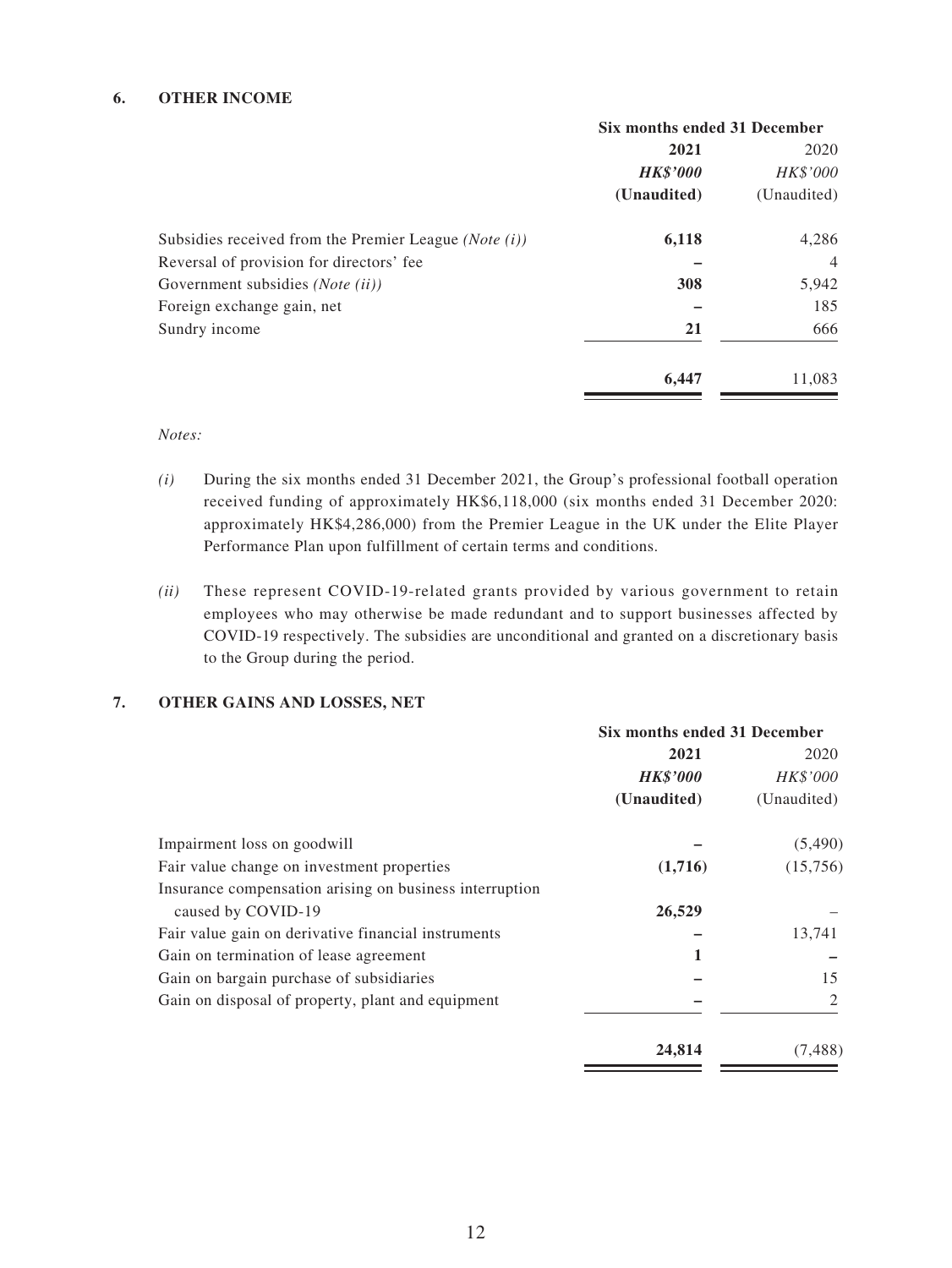#### **8. FINANCE COSTS**

|                                                             | Six months ended 31 December |             |
|-------------------------------------------------------------|------------------------------|-------------|
|                                                             | 2021                         | 2020        |
|                                                             | <b>HK\$'000</b>              | HK\$'000    |
|                                                             | (Unaudited)                  | (Unaudited) |
| Interest expenses on:                                       |                              |             |
| – Other borrowings                                          | 1,941                        | 13,437      |
| - Bank borrowings                                           | 1,486                        | 2,237       |
| - Imputed interest arising on interest-free borrowings from |                              |             |
| Football League Limited ("Football League")                 | 1,776                        |             |
| - Notional interest on transfer fee payables                | 1,615                        | 1,401       |
| - Lease liabilities                                         | 5,647                        | 1,353       |
|                                                             | 12,465                       | 18,428      |

### **9. INCOME TAX CREDIT**

Income tax credit in the consolidated statement of profit or loss and other comprehensive income represents:

|                  |                 | Six months ended 31 December |  |
|------------------|-----------------|------------------------------|--|
|                  | 2021            | 2020                         |  |
|                  | <b>HK\$'000</b> | HK\$'000                     |  |
|                  | (Unaudited)     | (Unaudited)                  |  |
| Deferred tax:    |                 |                              |  |
| - Current period | 1               | 550                          |  |
|                  |                 |                              |  |

No provision for Hong Kong profits tax has been made as the Group had no assessable profits arising in or derived from Hong Kong for the six months ended 31 December 2021 and 2020.

The Group's subsidiaries in the UK are subject to Corporation Tax in the UK ("Corporation Tax"). No provision has been made in respect of Corporation Tax as these subsidiaries did not derive any assessable profits for the six months ended 31 December 2021 (six months ended 31 December 2020: these subsidiaries had sufficient tax losses brought forward to offset against the assessable profits).

Taxation arising in other jurisdictions is calculated at the rates prevailing in the respective jurisdictions. No provision for profits tax is made in other jurisdictions as the subsidiaries operating in other jurisdictions have no assessable profits for the six months ended 31 December 2021 and 2020.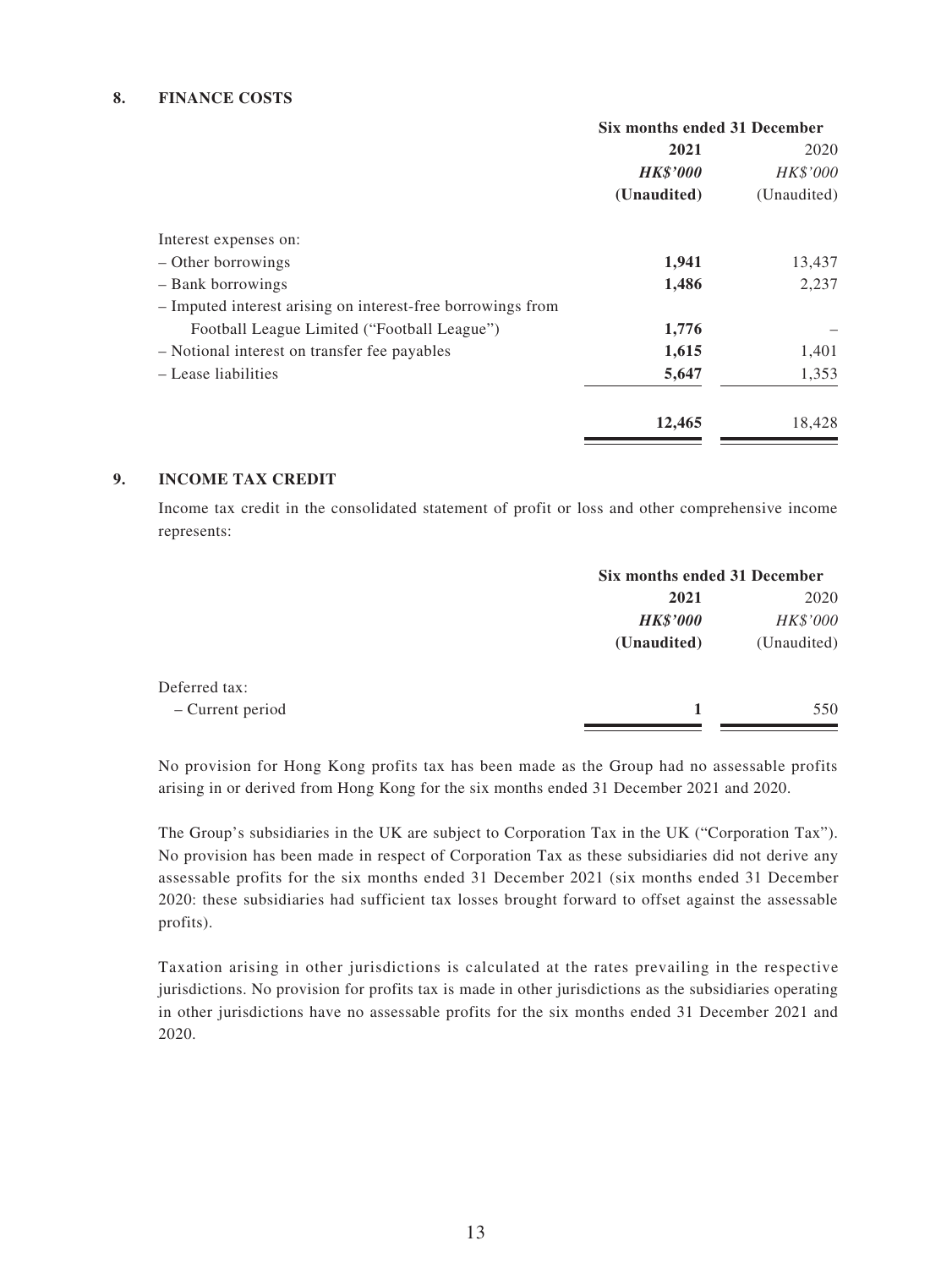### **10. (LOSS) PROFIT FOR THE PERIOD**

(Loss) profit for the period has been arrived at after charging (crediting) the following items:

|                                                 | Six months ended 31 December |                 |
|-------------------------------------------------|------------------------------|-----------------|
|                                                 | 2021                         |                 |
|                                                 | <b>HK\$'000</b>              | <i>HK\$'000</i> |
|                                                 | (Unaudited)                  | (Unaudited)     |
| Amortisation of intangible assets               | 34,458                       | 34,916          |
| Depreciation of property, plant and equipment   | 3,544                        | 5,781           |
| Depreciation of right-of-use assets             | 4,638                        | 4,283           |
| Share-based payments expense                    |                              | 1,247           |
| Foreign exchange loss (gain), net               | 35                           | (185)           |
| Expenses related to short-term lease            | 2,679                        |                 |
| Impairment loss on goodwill                     |                              | 5,490           |
| Staff costs (including directors' remuneration) | 192,022                      | 169,345         |

### **11. DIVIDEND**

No dividend was paid or proposed for the six months ended 31 December 2021 (six months ended 31 December 2020: nil), nor has any dividend been proposed since the end of the reporting periods.

### **12. (LOSS) EARNINGS PER SHARE ATTRIBUTABLE TO OWNERS OF THE COMPANY**

The calculation of basic and diluted (loss) earnings per share for the period is based on the following data:

|                                                                                                                         | <b>Six months ended 31 December</b> |                |
|-------------------------------------------------------------------------------------------------------------------------|-------------------------------------|----------------|
|                                                                                                                         | 2021                                | 2020           |
|                                                                                                                         | <b>HK\$'000</b>                     | HK\$'000       |
|                                                                                                                         | (Unaudited)                         | (Unaudited)    |
| (Loss) earnings:                                                                                                        |                                     |                |
| (Loss) profit attributable to owners of the Company for the<br>purpose of calculating basic and diluted (loss) earnings |                                     |                |
| per share                                                                                                               | (10,291)                            | 71,947         |
|                                                                                                                         | Six months ended 31 December        |                |
|                                                                                                                         | 2021                                | 2020           |
|                                                                                                                         | (Unaudited)                         | (Unaudited)    |
| <b>Number of shares:</b>                                                                                                |                                     |                |
| Weighted average number of shares for calculating basic                                                                 |                                     |                |
| (loss) earnings per share attributable to owners of the                                                                 |                                     |                |
| Company                                                                                                                 | 19,288,998,508                      | 17,738,087,725 |
| Effect of dilutive potential ordinary shares                                                                            |                                     |                |
| Share options (Note)                                                                                                    | N/A                                 | 125,317,798    |
| Weighted average number of shares for calculating diluted                                                               |                                     |                |
| (loss) earnings per share attributable to owners                                                                        |                                     |                |
| of the Company                                                                                                          | 19,288,998,508                      | 17,863,405,523 |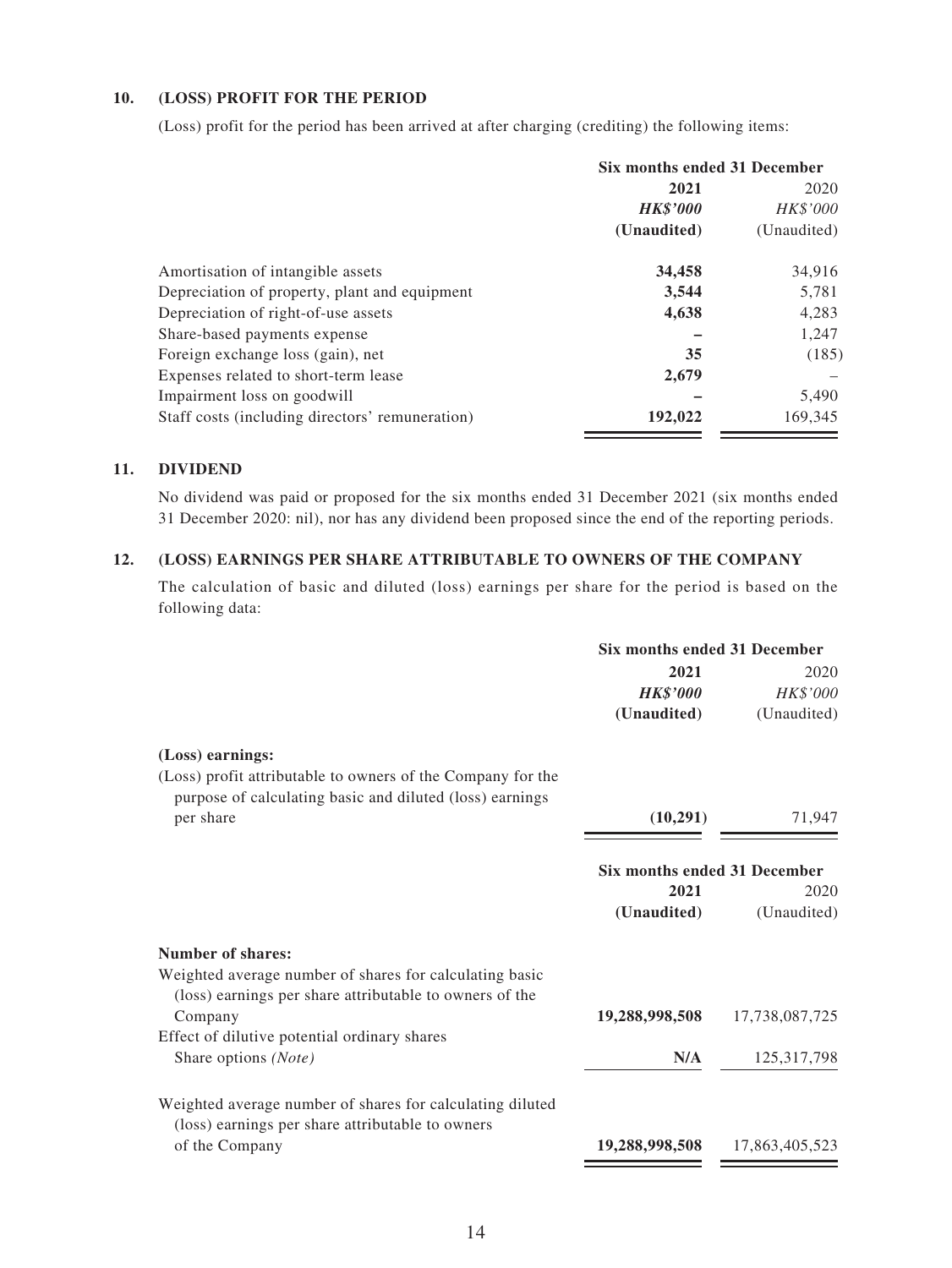#### *Note:*

For the six months ended 31 December 2021, the outstanding share options of the Company had not been included in the computation of diluted loss per share as they are anti-dilutive.

For the six months ended 31 December 2020, the outstanding share options of the Company had been included in the computation of diluted earnings per share.

### **13. INVESTMENT PROPERTIES**

The carrying amount of the Group's investment properties as at 31 December 2021 and 30 June 2021 were stated based on the valuation conducted by JP Assets Consultancy Limited, an independent qualified professional valuer, on market value using the existing use basis. The loss arising from changes in fair value of investment properties of approximately HK\$1,716,000 was recognised in profit or loss during the six months ended 31 December 2021 (six months ended 31 December 2020: approximately HK\$15,756,000).

As at 31 December 2021, investment properties of the Group were stated at fair values of approximately HK\$480,246,000 (30 June 2021: approximately HK\$481,962,000).

#### **14. TRADE RECEIVABLES**

In general, the Group grants a credit period of about 14 days to 90 days to its customers. The ageing analysis of trade receivables (net of provision for impairment) based on the invoice date is as follows:

|                      | As at           | As at     |
|----------------------|-----------------|-----------|
|                      | 31 December     | 30 June   |
|                      | 2021            | 2021      |
|                      | <b>HK\$'000</b> | HK\$'000  |
|                      | (Unaudited)     | (Audited) |
| Within 30 days       | 4,752           | 6,237     |
| 31 days to 90 days   | 3,526           | 5,176     |
| 91 days to 180 days  | 5,054           | 2,160     |
| 181 days to 365 days | 3,336           | 231       |
|                      | 16,668          | 13,804    |

### **15. TRADE PAYABLES**

The ageing analysis of trade payables based on the invoice date is as follows:

| As at           | As at     |
|-----------------|-----------|
| 31 December     | 30 June   |
| 2021            | 2021      |
| <b>HK\$'000</b> | HK\$'000  |
| (Unaudited)     | (Audited) |
| 2,312           | 3,188     |
| 5,554           | 3,966     |
| 2,383           | 1,212     |
| 1,512           | 1,738     |
| 2,494           |           |
| 14,255          | 10,104    |
|                 |           |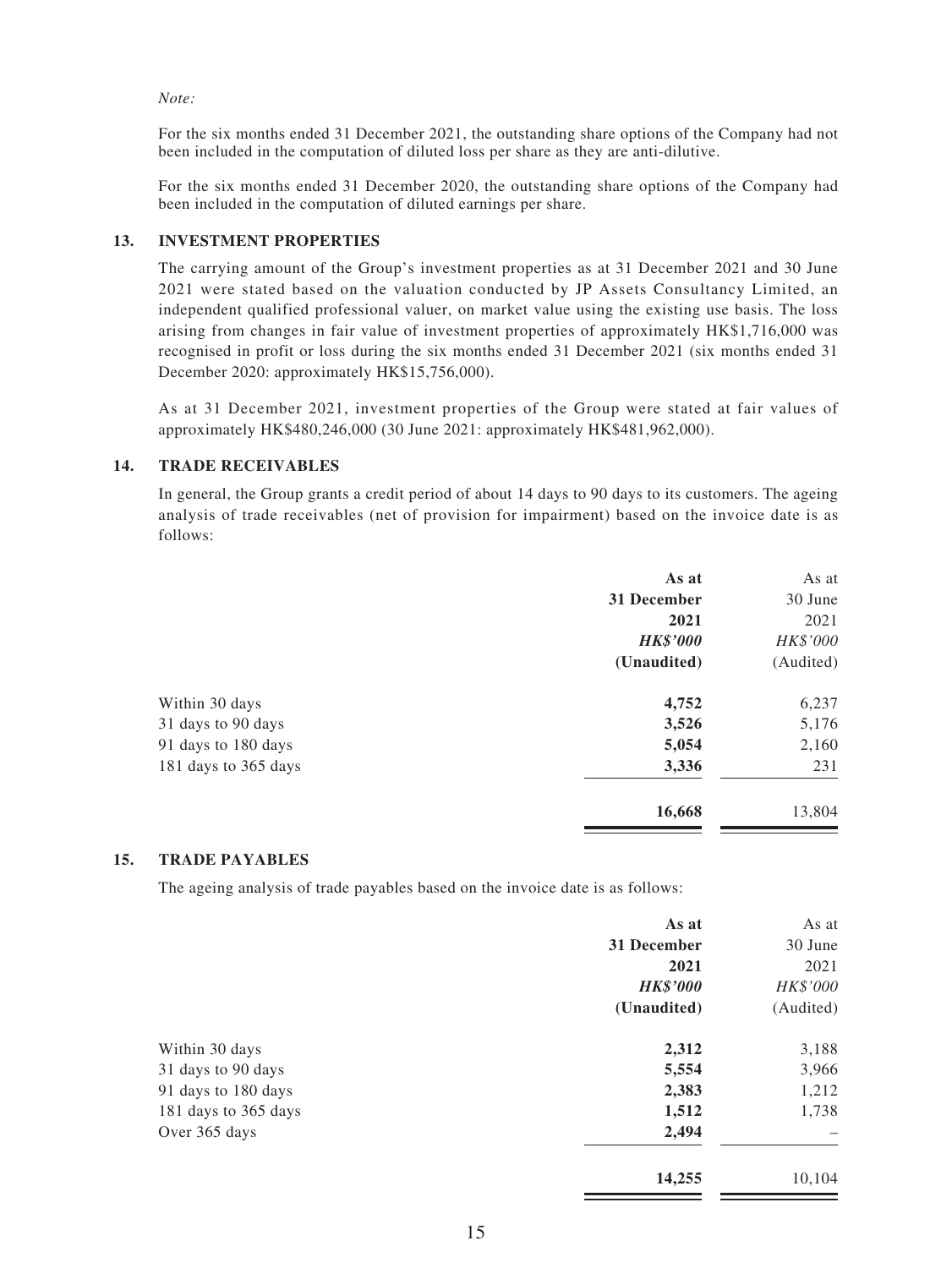### **16. BORROWINGS**

|                                      | As at           | As at           |
|--------------------------------------|-----------------|-----------------|
|                                      | 31 December     | 30 June         |
|                                      | 2021            | 2021            |
|                                      | <b>HK\$'000</b> | <i>HK\$'000</i> |
|                                      | (Unaudited)     | (Audited)       |
| Bank borrowings, secured             | 49,197          | 154,229         |
| Other borrowings, unsecured:         |                 |                 |
| - Loan from Football League          | 74,664          | 80,460          |
| - Loan from substantial shareholders | 115,969         | 49,200          |
| - Loan from third parties            | 11,732          | 9,672           |
| – Other loan                         | 195             | 199             |
|                                      |                 |                 |

**251,757** 293,760

|                                                                   |                                                             | As at 31 December 2021                                       |                                                |
|-------------------------------------------------------------------|-------------------------------------------------------------|--------------------------------------------------------------|------------------------------------------------|
|                                                                   | <b>Bank</b><br>borrowings<br><b>HK\$'000</b><br>(Unaudited) | <b>Other</b><br>borrowings<br><b>HK\$'000</b><br>(Unaudited) | <b>Total</b><br><b>HK\$'000</b><br>(Unaudited) |
| Carrying amounts repayable:*                                      |                                                             |                                                              |                                                |
| - On demand or within one year                                    | 49,197                                                      | 31,419                                                       | 80,616                                         |
| - Between one and two years                                       |                                                             | 157,967                                                      | 157,967                                        |
| - Between two and five years                                      |                                                             | 12,380                                                       | 12,380                                         |
| - Over five years                                                 |                                                             | 794                                                          | 794                                            |
|                                                                   | 49,197                                                      | 202,560                                                      | 251,757                                        |
| Less: Amounts due within one year shown as<br>current liabilities | (49, 197)                                                   | (31, 419)                                                    | (80,616)                                       |
| Amounts shown as non-current liabilities                          |                                                             | 171,141                                                      | 171,141                                        |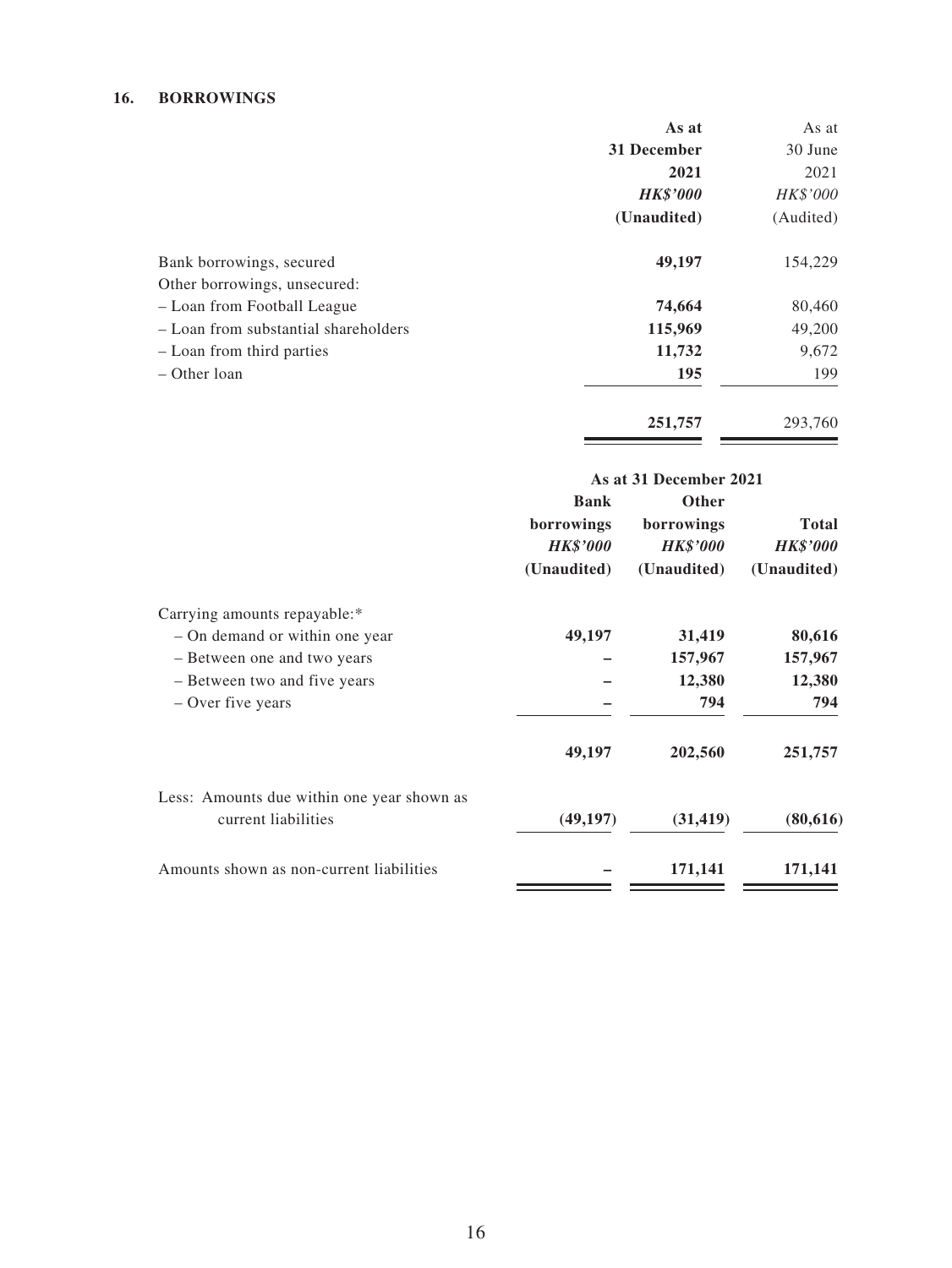|                                                                   | As at 30 June 2021 |            |            |
|-------------------------------------------------------------------|--------------------|------------|------------|
|                                                                   | Bank               | Other      |            |
|                                                                   | borrowings         | borrowings | Total      |
|                                                                   | HK\$'000           | HK\$'000   | HK\$'000   |
|                                                                   | (Audited)          | (Audited)  | (Audited)  |
| Carrying amounts repayable:*                                      |                    |            |            |
| - On demand or within one year                                    | 103,992            | 80,443     | 184,435    |
| - Between one and two years                                       | 50,237             | 29,943     | 80,180     |
| – Between two and five years                                      |                    | 28,946     | 28,946     |
| – Over five years                                                 |                    | 199        | 199        |
|                                                                   | 154,229            | 139,531    | 293,760    |
| Less: Amounts due within one year shown as<br>current liabilities | (103,992)          | (80, 443)  | (184, 435) |
| Amounts shown as non-current liabilities                          | 50,237             | 59,088     | 109,325    |

\* The amounts due are based on scheduled repayable dates set out in loan agreements.

|                                                               | As at             | As at             |
|---------------------------------------------------------------|-------------------|-------------------|
|                                                               | 31 December       | 30 June           |
|                                                               | 2021              | 2021              |
|                                                               | <b>HK\$'000</b>   | HK\$'000          |
|                                                               | (Unaudited)       | (Audited)         |
| Carrying amounts are denominated in the following currencies: |                   |                   |
| Hong Kong dollars                                             | 115,969           | 49,200            |
| Pound Sterling                                                | 124,056           | 234,888           |
| Renminbi                                                      | 10,580            | 8,407             |
| Japanese Yen                                                  | 1,152             | 1,265             |
|                                                               | 251,757           | 293,760           |
| Effective interest rates per annum:                           |                   |                   |
| Hong Kong dollars                                             | $4.50\%$          | 4.50%             |
| Pound Sterling                                                | $0.00\% - 5.56\%$ | $0.00\% - 5.56\%$ |
| Renminbi                                                      | $5.00\%$          | 5.00%             |
| Japanese Yen                                                  | $0.46\%$          | $0.46\%$          |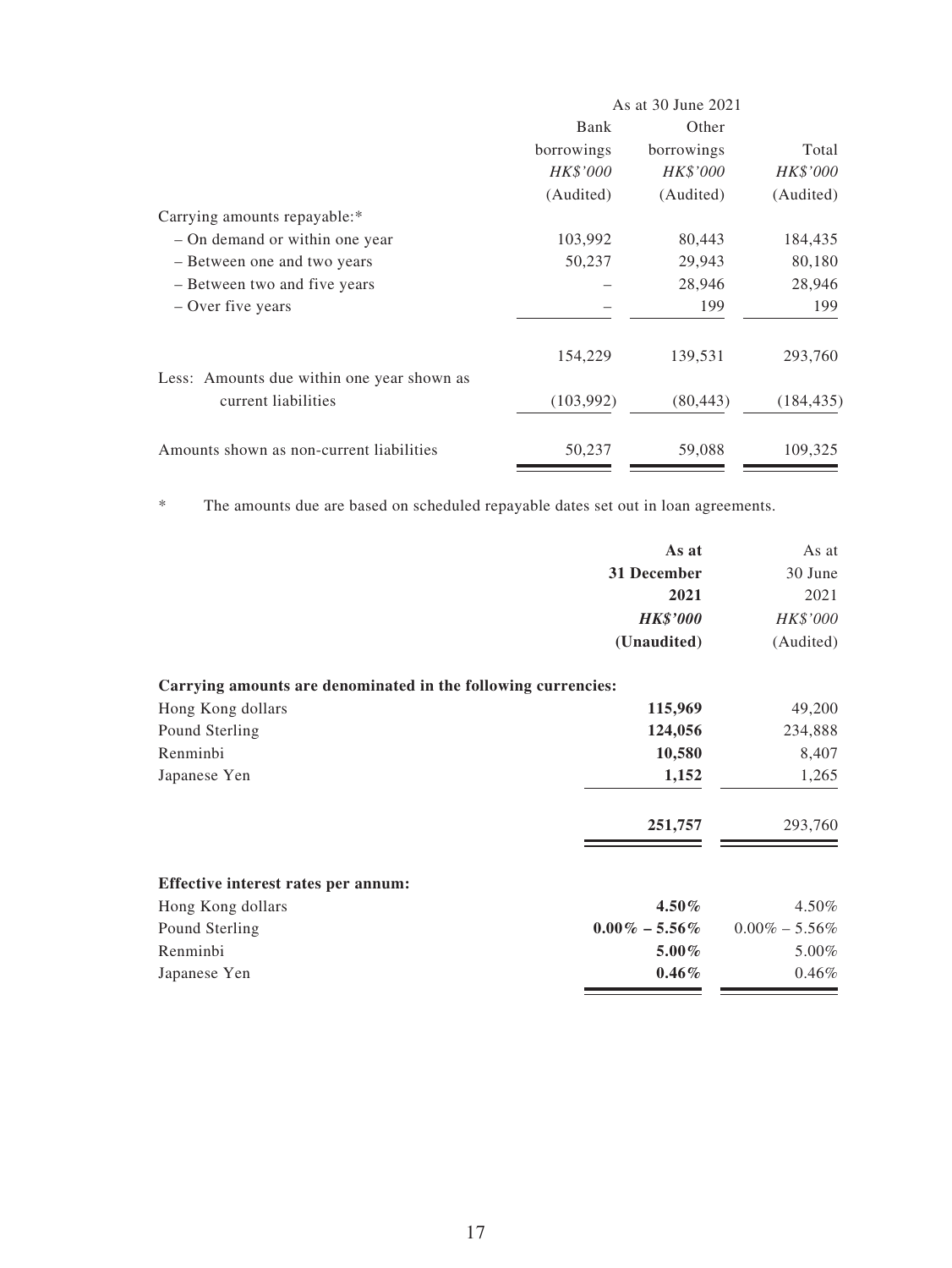### **17. SHARE CAPITAL**

|                                                     | <b>Number of shares</b> | Amount<br>HK\$'000 |
|-----------------------------------------------------|-------------------------|--------------------|
| Ordinary shares of HK\$0.01 each                    |                         |                    |
| Authorised:                                         |                         |                    |
| At 1 July 2020 (audited), 1 July 2021 (audited) and |                         |                    |
| 31 December 2021 (unaudited)                        | 50,000,000,000          | 500,000            |
| <b>Issued and fully paid:</b>                       |                         |                    |
| At 1 July 2020 (audited)                            | 17,710,022,508          | 177,100            |
| Issue of shares upon share placing (Note)           | 516,400,000             | 5,164              |
| Issue of shares upon share subscriptions (Note)     | 1,062,576,000           | 10,626             |
| At 30 June 2021 (audited) and                       |                         |                    |
| 31 December 2021 (unaudited)                        | 19,288,998,508          | 192,890            |
|                                                     |                         |                    |

### *Note:*

Details of movement in the issued share capital of the Company were disclosed in the Company's 2021 annual report dated 30 September 2021.

### **18. CONTINGENT LIABILITIES**

### **Player transfer costs**

As at 31 December 2021, under the terms of certain contracts with other football clubs in respect of player transfers, additional player transfer cost would become payable if certain specific conditions are met. The maximum amount not provided that could be payable in respect of the transfers up to 31 December 2021 was approximately HK\$85,925,000 (equivalent to approximately GBP8,162,000) (30 June 2021: approximately HK\$82,782,000, equivalent to approximately GBP7,701,000).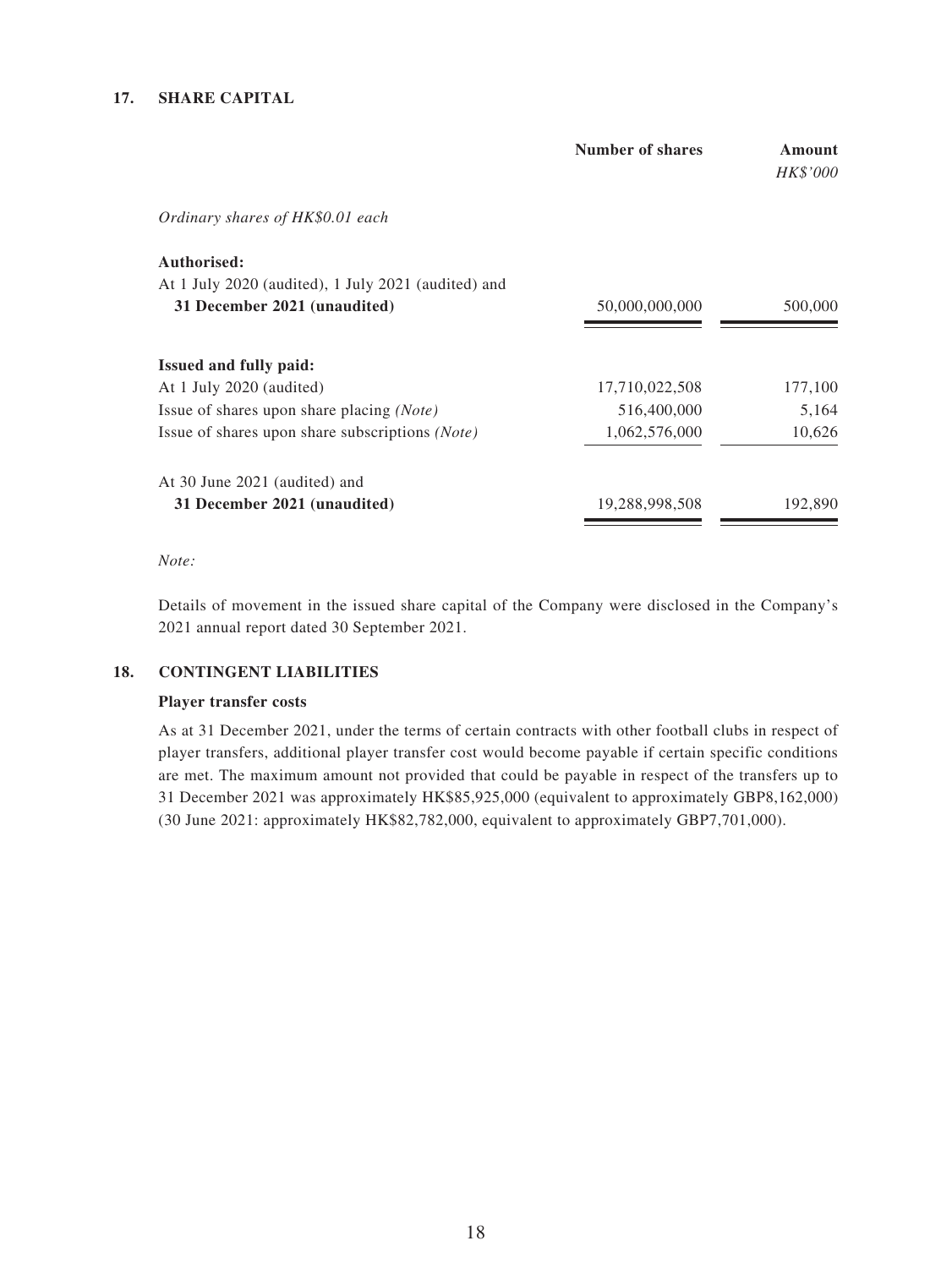## **INTERIM DIVIDEND**

The Board has resolved not to declare an interim dividend for the six months ended 31 December 2021 (six months ended 31 December 2020: nil).

### **MANAGEMENT DISCUSSION AND ANALYSIS**

### *Performance and Results*

For the six months ended 31 December 2021, the revenue of the Group was approximately HK\$111.4 million (six months ended 31 December 2020: approximately HK\$73.2 million), representing an increase of approximately 52.1% as compared with that for the six months ended 31 December 2020.

The Group recorded a loss attributable to owners of the Company of approximately HK\$10.3 million for the six months ended 31 December 2021 compared to a profit of approximately HK\$71.9 million for the corresponding period last year. The change from profit to loss was mainly attributable to the significant decrease in profit on transfer activities of players, absence of the fair value gain on derivative financial instruments during the six months ended 31 December 2021 which was partly offset by the expected compensation from the football club segment.

Basic loss per share for the six months ended 31 December 2021 was approximately HK0.05 cent, as compared with basic earnings per share of approximately HK0.41 cent for the corresponding period last year.

### *Business Review and Prospect*

During the six months ended 31 December 2021, the Group is principally engaged in three reportable business segments: (i) operation of a professional football club in the UK; (ii) investment in properties; and (iii) the Healthcare Business.

*(i) Football club*

The Group operates Birmingham City Football Club (i.e. BCFC or the Club) in the UK. Revenue streams of BCFC comprised (i) match day receipts which consisted of season and match day tickets; (ii) broadcasting income, including distributions of broadcasting revenue from the English Football League (the "EFL"), cup competitions, solidarity payment from the Premier League and revenue from the media; and (iii) commercial income which comprised sponsorship income, corporate hospitality, conferences and events and other sundry income.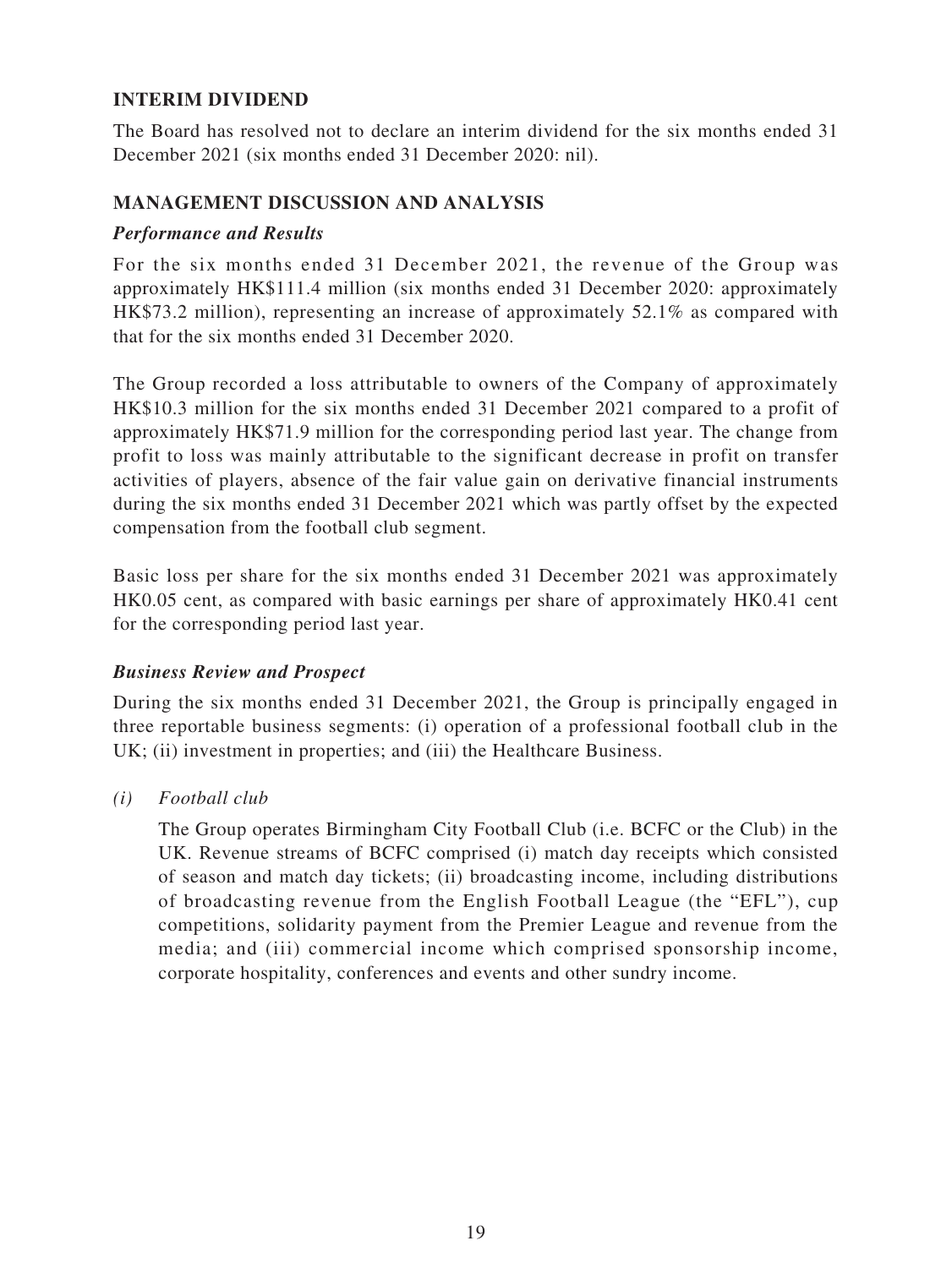Following a finish at the 18th position in the EFL Championship Division for the season 2020/21, the Club continued to play in the highly competitive Championship Division in the season 2021/22. As at the date of this announcement, the Club stood at the 19th position. In July 2021, the UK government announced lifting a number of coronavirus related restrictions in which, among others, fans are allowed to attend football matches in the current season. The Club was able to generate match day receipts and other commercial income which improved the sales performance of the Group substantially. The management is keen to improve the overall game play performance of the Club and will continue to provide support to the Club with an aim to achieve higher ranking in the league in the season 2021/22.

The Birmingham City Football Academy (the "Academy") has been awarded to operate at Category 1 Academy for season 2021/22 under the Elite Player Performance Plan. The Academy has a clear aim of providing a place to pursue and achieve success through a first class coaching environment for all the young players registered in its system. Through a clearly defined strategy, strong culture and age specific coaching curriculum, the Academy staff will utilise all available resources to progress players through the development phases and meet the goal.

On 9 October 2020, the Company and Oriental Rainbow, a non-controlling interest shareholder of the Club and a wholly-owned subsidiary of the ultimate beneficial owner of a substantial shareholder of the Company, entered into a shareholders' agreement, pursuant to which, among others, Oriental Rainbow undertook to the Company that in the event the football club business segment incurs a loss after taxation (the "Loss") for the financial year ended 30 June 2021 and the financial years ending 30 June 2022 and 2023 respectively in which the Club does not compete in the English Premier League, Oriental Rainbow shall pay a compensation to the Company equivalent to the Company's share of the Loss in full ("Profit and Loss Sharing Arrangement"). For details, please refer to the announcement and circular of the Company dated 9 October 2020 and 17 November 2020, respectively. During the six months ended 31 December 2021, the Company recorded a compensation receivable of approximately HK\$89.6 million.

## *(ii) Investment in properties*

The Group holds certain residential apartments and commercial properties in Phnom Penh, Cambodia. All the properties are leased out to secure a stable stream of income for the Group. During the six months ended 31 December 2021, the Group recorded rental income of approximately HK\$14.1 million from the investment properties.

As at 31 December 2021, investment properties of the Group were stated at fair value and amounted to approximately HK\$480.2 million (30 June 2021: approximately HK\$482.0 million) representing approximately 48.3% (30 June 2021: approximately 44.8%) of the total assets of the Group.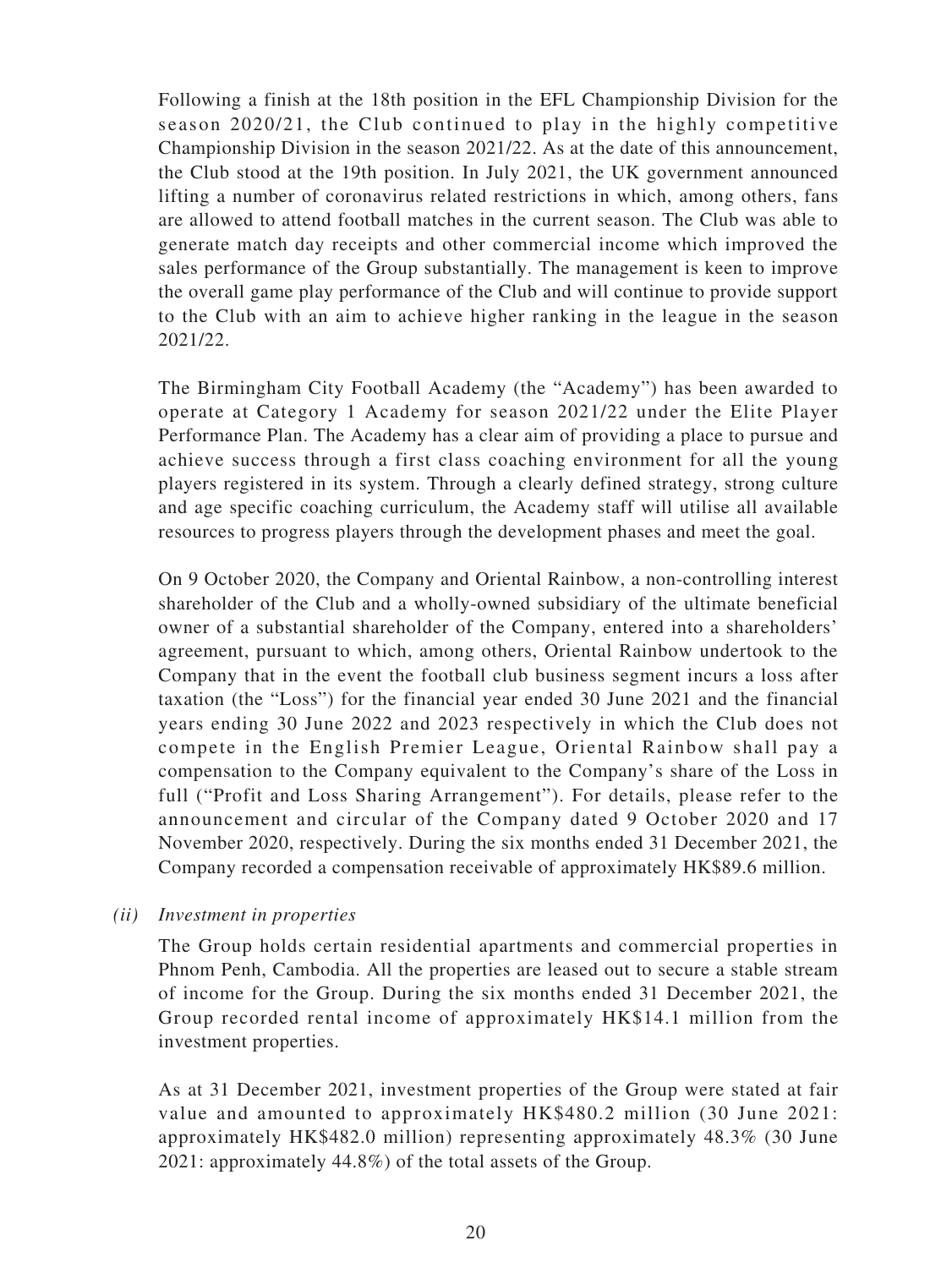## *(iii) Healthcare Business*

Healthcare Business principally comprises the provision of medical consultation and healthcare and wellness referral related services in Japan and the sales of health-related products. Customers are mainly from oversea seeking medical services such as health checks, medical diagnosis and treatments in Japan and distributors and retailers of health-related products. During the six months ended 31 December 2021, the Group recorded income of approximately HK\$0.7 million from this business segment.

## *Outlook*

The global economy has been picking up at a faster pace and is growing far more strongly than anticipated, but the business environment has yet to recover back to the level before the coronavirus pandemic outbreak (the "Outbreak"). Unsynchronised global epidemic prevention and control, uneven economic recovery, intensified political and economic tension and unsure monetary policy have all increased uncertainty, and the new waves of infections unleashed by the different variants of COVID-19 continue to pose greatest risk to the recovery of world economy. The Group's business outlook for the coming year is full of challenges and uncertainties as macroeconomic environment is adversely affected by the Outbreak, and it will take time to rebuild the investor confidence. Looking forward, the management of the Group will continue to adopt a cautious and disciplined approach in managing the businesses of the Group, and to seize business opportunities in a prudent but proactive manner aiming to create value for the shareholders of the Company (the "Shareholders").

## **FINANCIAL REVIEW**

## *Revenue*

The revenue of the Group for the six months ended 31 December 2021 was approximately HK\$111.4 million (six months ended 31 December 2020: approximately HK\$73.2 million), representing an increase of approximately 52.1% over the same period last year.

The revenue from the Club for the six months ended 31 December 2021 was approximately HK\$96.6 million (six months ended 31 December 2020: approximately HK\$57.4 million), representing an increase of approximately 68.3% compared with the corresponding period in 2020. The increase was primarily contributed by the growth in commercial income and match day receipts.

The revenue derived from the investment properties for the six months ended 31 December 2021 was approximately HK\$14.1 million (six months ended 31 December 2020: approximately HK\$14.1 million), all of which was the rental income from the premises of the Group.

The revenue derived from the Healthcare Business for the six months ended 31 December 2021 was approximately HK\$0.7 million (six months ended 31 December 2020: nil).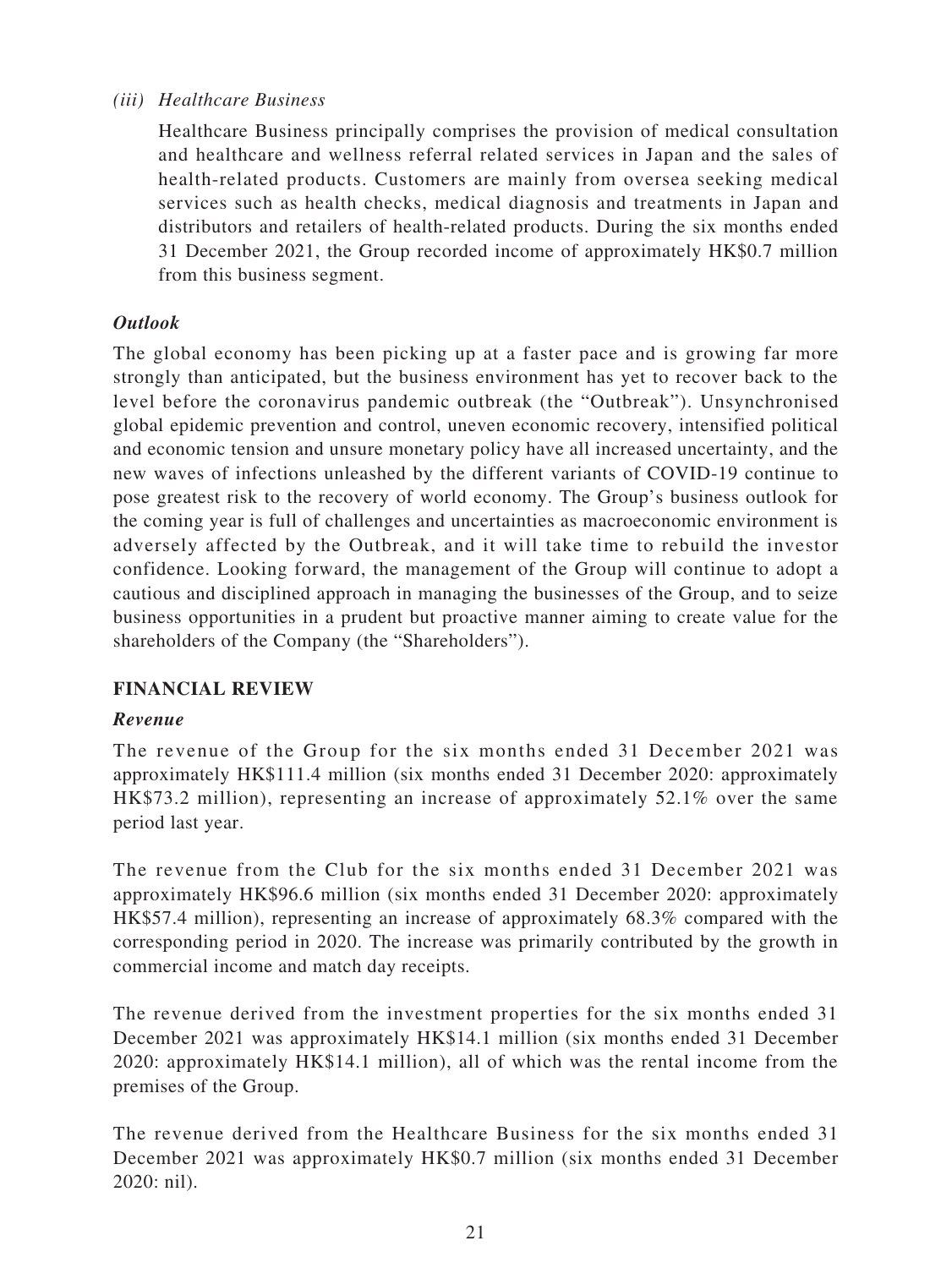## *Operating Expenses*

Operating expenses incurred during the six months ended 31 December 2021 were approximately HK\$237.7 million (six months ended 31 December 2020: approximately HK\$190.4 million), representing an increase of approximately 24.8% over the same period in 2020. The increase in operating expenses was mainly attributable to higher operating expenses of the Club.

## *Other Income*

Other income during the six months ended 31 December 2021 was approximately HK\$6.4 million (six months ended 31 December 2020: approximately HK\$11.1 million) which was approximately 41.8% lower than that during the six months ended 31 December 2020. The decrease mainly represented decline in government subsidies received by the various operating units of the Group.

## *Other Gains and Losses, Net*

Other gains and losses for the six months ended 31 December 2021 recorded a gain of approximately HK\$24.8 million (six months ended 31 December 2020: loss of approximately HK\$7.5 million). The gain was mainly attributable to a claim for losses arising on business interruption caused by COVID-19.

## *Football Club Segment Compensation*

Football club segment compensation represented the compensation receivable of approximately HK\$89.6 million pursuant to the Profit and Loss Sharing Arrangement recorded by the Company for the six months ended 31 December 2021 (six months ended 31 December 2020: nil).

## *Profit on Sales of Players' Registration*

Profit on sales of players' registration for the six months ended 31 December 2021 was approximately HK\$22.3 million (six months ended 31 December 2020: approximately HK\$264.4 million). The decrease was mainly because lower revenue from sales of players were generated during the six months ended 31 December 2021.

## *Administrative and Other Expenses*

Administrative and other expenses for the six months ended 31 December 2021, which included mainly depreciation charges, professional fees, staff costs and office overheads, decreased by approximately 38.9% to approximately HK\$17.7 million as compared to that of the corresponding period in the 2020. The management will continue to adopt stringent measures on control and management so as to maintain the administrative and other expenses at a reasonable level.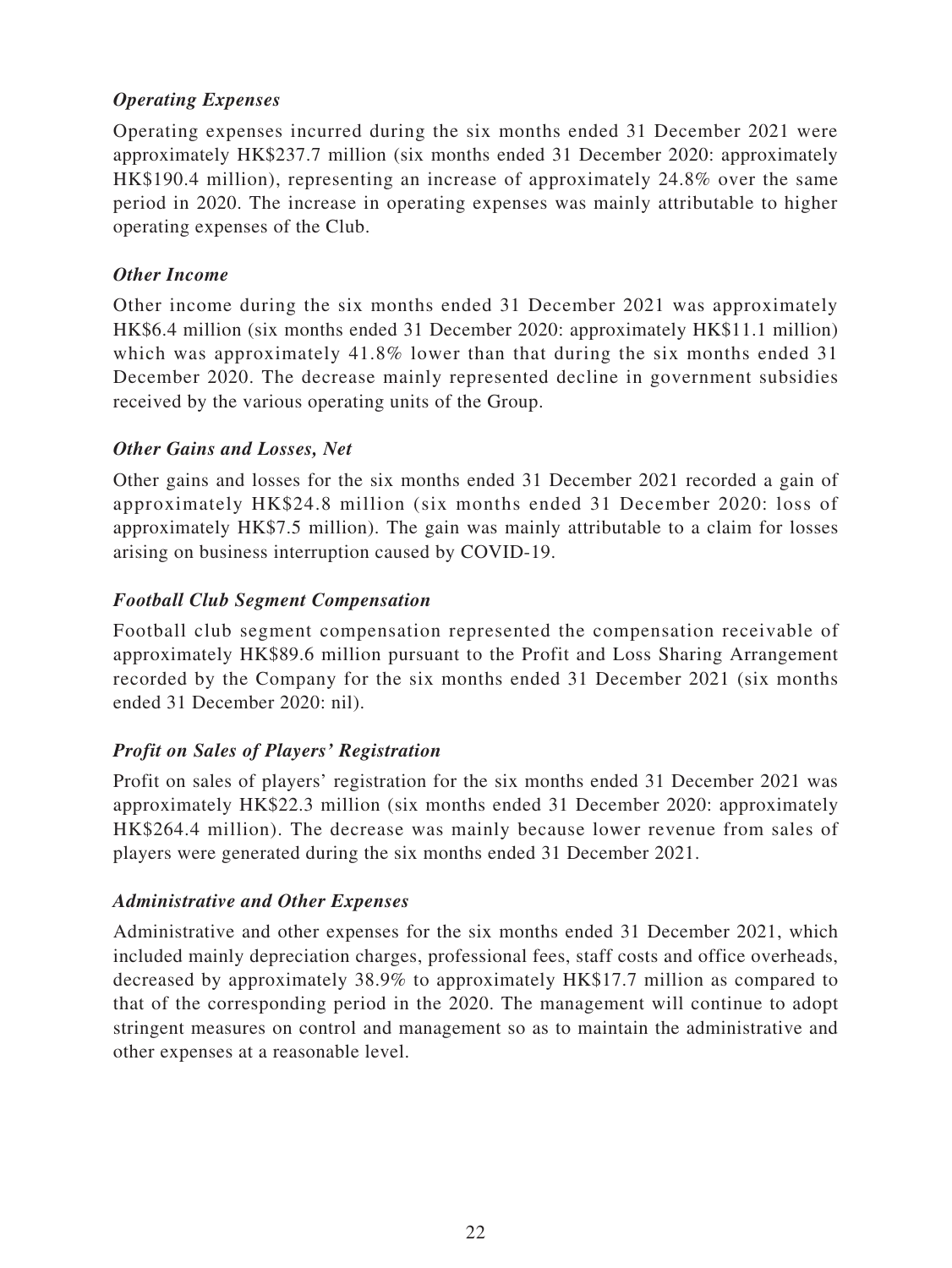## *Finance Costs*

During the six months ended 31 December 2021, the Group incurred finance costs of approximately HK\$12.5 million (six months ended 31 December 2020: approximately HK\$18.4 million), representing a decrease of approximately 32.4% as compared to the corresponding period in the previous year. The decrease was primarily due to the decrease in borrowings costs as compared to the corresponding period last year.

## *Contingent Liabilities*

Other than disclosed in note 18 above, the Group did not have any material contingent liabilities as at 31 December 2021.

## *Capital Commitments*

As at 31 December 2021, the Group had no significant capital commitment (30 June 2021: nil).

## **LIQUIDITY, FINANCIAL RESOURCES AND CAPITAL STRUCTURE**

## *Financial Ratios*

As at 31 December 2021, the Group's current ratio (calculated as current assets divided by current liabilities) was approximately 61.4% (30 June 2021: approximately 51.2%) and the gearing ratio (calculated as total borrowings divided by equity attributable to owners of the Company plus total borrowings) was approximately 32.4% (30 June 2021: approximately 35.4%). The ratio of total liabilities to total assets of the Group was approximately 72.9% (30 June 2021: approximately 71.7%).

## *Financial Resources*

The Group generally finances its operations with internally generated cash flows, bank borrowings, loans from substantial shareholders and from independent third parties, and through the capital market available to listed companies in Hong Kong. As at 31 December 2021, the Group has bank balances and cash (including bank deposits, pledged bank deposits, and cash and cash equivalents) of approximately HK\$30.7 million (30 June 2021: approximately HK\$44.8 million), which were principally denominated in Hong Kong dollars, Pound Sterling, Renminbi and Japanese Yen. As at 31 December 2021, the Group had total borrowings of approximately HK\$251.8 million (30 June 2021: approximately HK\$293.8 million), with approximately HK\$80.6 million repayable on demand or within one year, approximately HK\$158.0 million repayable after one year and within two years, approximately HK\$12.4 million repayable after two years and within five years and approximately HK\$0.8 million repayable after five years. About 46.06%, 49.28%, 4.20% and 0.46% of these borrowings were denominated in Hong Kong dollars, Pound Sterling, Renminbi and Japanese Yen, respectively. All borrowings were at fixed interest rates.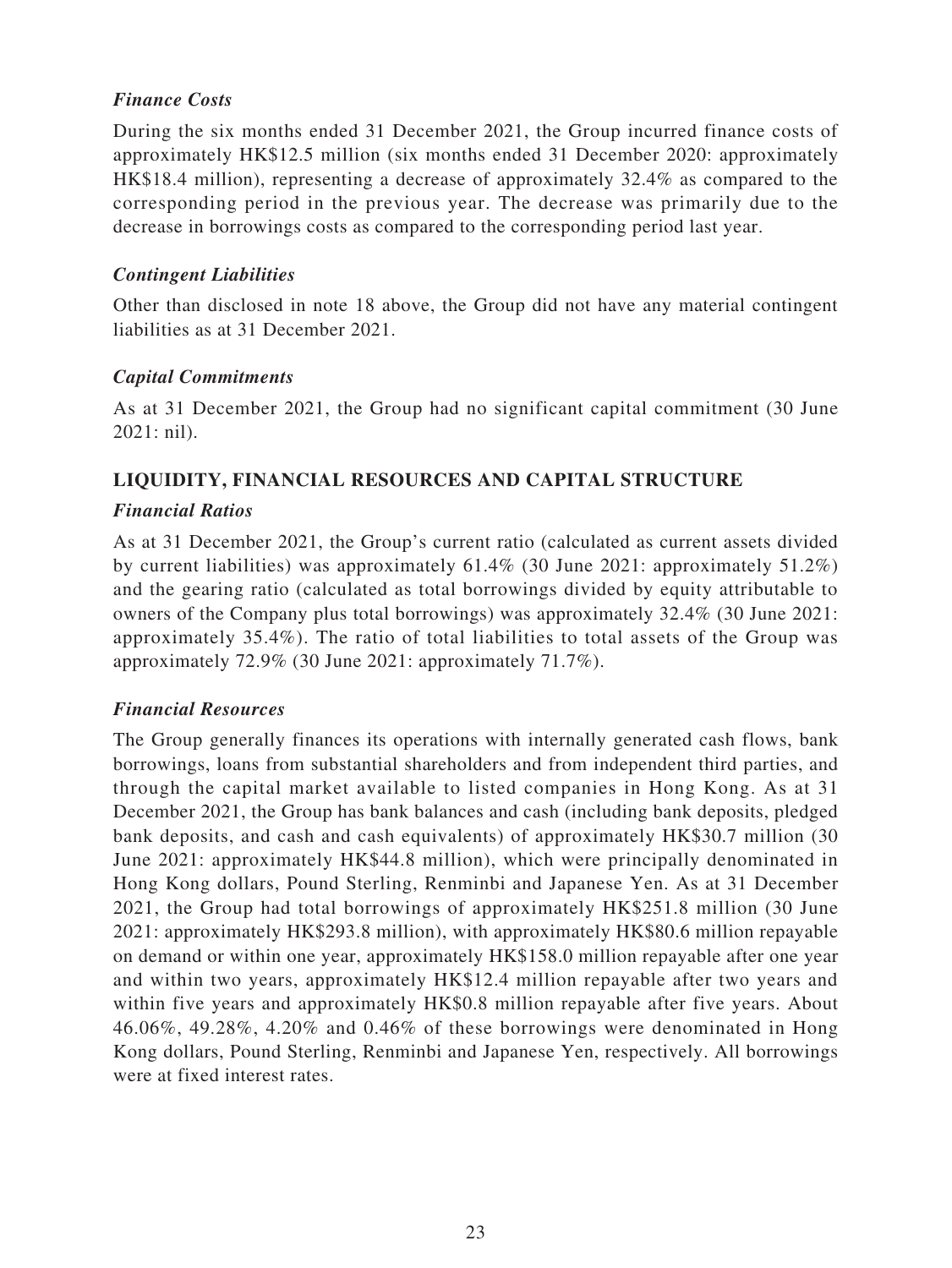The management endeavours to enhance the financial strengths of the Group so as to pave the way for future business development. Cost control measures have already been put in place to monitor the day-to-day operational and administrative expenses.

The management closely reviews the financial resources of the Group in a cautious manner and continues to explore opportunities in external financing and equity funding. The Company will take proactive actions to improve the liquidity and financial position of the Group by way of equity fund raising exercises. The Company will closely monitor the market situation and take prompt actions when such opportunities arise.

## *Directors' Opinion on Sufficiency of Working Capital*

As at 31 December 2021, the current liabilities of the Group exceeded current assets by approximately HK\$179.1 million (30 June 2021: approximately HK\$267.0 million). Ability of the Group to continue as a going concern depends on the financial resources presently available to the Group. Taking into account the expected financial performance, net cash expected to be generated from the operation of the Group and the available loan facilities, the Directors believe that the Group is able to fully meet its liabilities as and when they fall due and to carry on its business without a significant curtailment of operations for the foreseeable future.

## *Foreign Exchange Exposure*

Exposure of the Group to foreign currency risk mainly relates to its operation in the UK, the PRC and Japan and its investment in Cambodia, in which transactions, assets and liabilities are mostly denominated in Pound Sterling, Renminbi, Japanese Yen and US dollars. The Group does not use derivative financial instruments to hedge its foreign currency risks. The management will continue to monitor its foreign exchange exposure and take appropriate measures if needed.

## *Pledge of Assets*

As at 31 December 2021, certain bank credit facilities made available to BCFC were secured by a fixed charge over a specific bank deposit account of BCFC held with the bank. The balance on this bank deposit account was GBP0.8 million (equivalent to approximately HK\$8.4 million) (30 June 2021: GBP0.8 million which was equivalent to approximately HK\$8.6 million). In addition, the Group's transfer fee receivable from other football clubs with a carrying amount of GBP5.0 million (equivalent to approximately HK\$52.6 million) as at 31 December 2021 (30 June 2021: GBP15.0 million, equivalent to approximately HK\$161.3 million) were pledged to secure bank borrowings of the Group.

Save for the above, the Group had not charged other assets to secure its borrowings.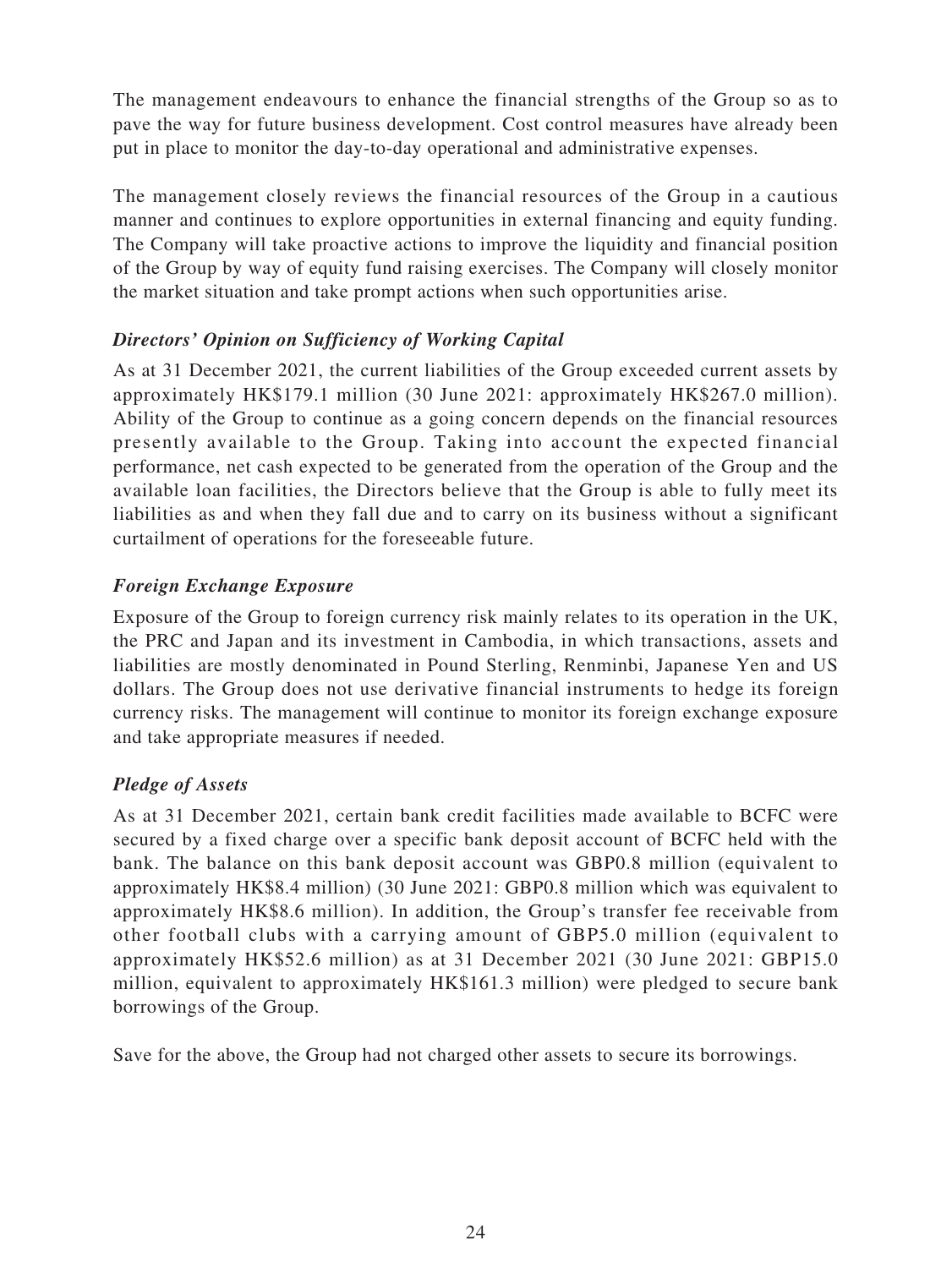## *Capital Structure*

As at 31 December 2021, the Company had an issued capital of 19,288,998,508 shares of HK\$0.01 each in issue (30 June 2021: 19,288,998,508 shares).

## *Use of Proceeds*

On 7 June 2021, the Company completed the disposal of Birmingham City Stadium Ltd. The net proceeds from the disposal were approximately HK\$116.0 million ("Net Proceeds"), of which approximately HK\$103.5 million was utilised during the year ended 30 June 2021 as disclosed in the annual report of the Company for the same year. During the six months ended 31 December 2021, the remaining balance of the Net Proceeds of approximately HK\$12.5 million was used as general working capital. The Net Proceeds were fully utilised and were applied in accordance with the planned use. For details, please refer to the announcements of the Company dated 31 March 2021 and 7 June 2021.

## **HUMAN RESOURCES AND REMUNERATION POLICY**

During the six months ended 31 December 2021, the Group employed on average approximately 270 full time employees and approximately 110 temporary staff members in Hong Kong, the PRC, the UK and Japan (30 June 2021: approximately 320 full time employees and approximately 60 temporary staff members). The Group recognises the importance of high calibre and competent staff and continues to provide remuneration packages to employees mainly based on industry practices and individual performance. In addition, the Group provides other employee benefits including medical insurance, training subsidy, discretionary bonus and participation in the share option scheme of the Company.

## **CORPORATE GOVERNANCE**

The Company had complied with all the applicable provisions of the Corporate Governance Code as set out in Appendix 14 to the Listing Rules for the six months ended 31 December 2021.

## **MODEL CODE FOR SECURITIES TRANSACTIONS BY DIRECTORS**

The Company has adopted the Model Code for Securities Transactions by Directors of Listed Issuers (the "Model Code") as set out in Appendix 10 to the Listing Rules as its own code of conduct regarding securities transactions by the Directors. Having made specific enquiry with the existing Directors, all of them confirmed that they had complied with the required standard set out in the Model Code during the six months ended 31 December 2021.